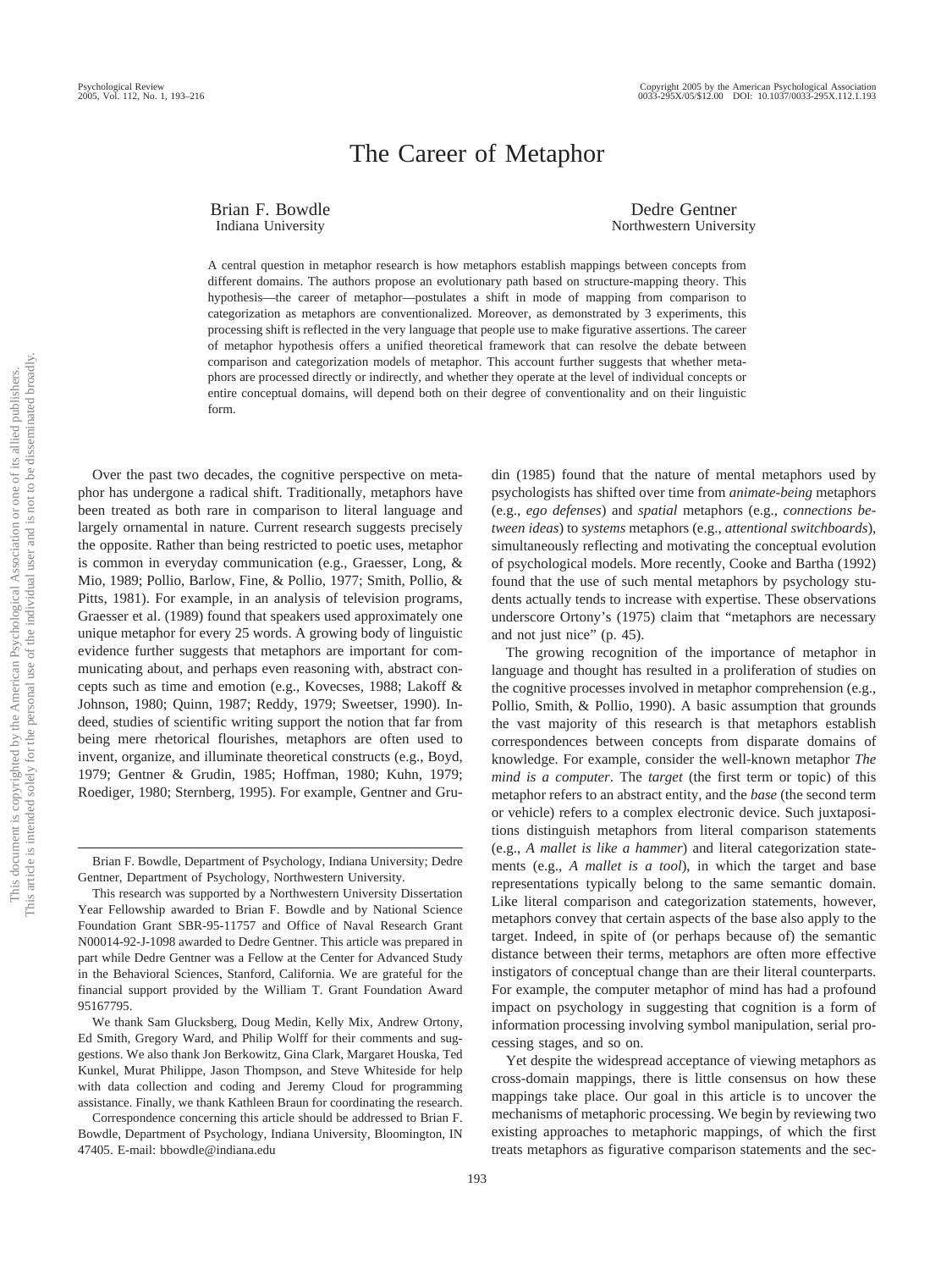ond treats metaphors as figurative categorization statements. We then offer a hybrid account of metaphor comprehension based on Gentner's (1983) structure-mapping theory of analogy. One central claim is that as metaphors are conventionalized, there is a shift in mode of processing from comparison to categorization. In the empirical section of this article, we present four tests of this claim. Finally, after discussing methodological implications of this work, we use the proposed theoretical framework to explore two additional questions about metaphor comprehension. First, are metaphoric mappings established directly or indirectly?—That is, are nonliteral comprehension processes automatic and immediate, or do they only kick in once literal ones have failed? And second, does the act of placing two concepts in metaphoric correspondence involve creating or accessing a more global domain mapping? For example, might hearing the metaphor *Love is a rose* invoke links between other concepts from the target domain of emotions and the base domain of plants (e.g., *jealousy*  $\rightarrow$  *weed*)?

### Two Views of Metaphoric Mappings

#### *Metaphors Express Similarities*

The standard approach to metaphor comprehension treats metaphors as comparisons that highlight preexisting but potentially obscure similarities between the target and base concepts. The process is assumed to be one of feature matching (e.g., M. G. Johnson & Malgady, 1980; Malgady & Johnson, 1980; Miller, 1979; Ortony, 1979; Tversky, 1977). For example, the interpretation of the metaphor *Dew is a veil* would be given by the overlapping properties of the target and base, as shown in Figure 1. The notion that metaphors express similarities between semantically distant concepts is intuitively appealing—it dates back at least as far as Aristotle's *Poetics* and has some empirical support. The degree of similarity between target and base has been found to be positively related to the aptness and interpretability of metaphors (M. G. Johnson & Malgady, 1979; Malgady & Johnson, 1976; Marschark, Katz, & Paivio, 1983) and to the speed of metaphor comprehension (Gentner & Wolff, 1997).

Nevertheless, this view of metaphoric mappings has been criticized on several grounds (e.g., Glucksberg & Keysar, 1990; Lakoff & Johnson, 1999; Tourangeau & Sternberg, 1981, 1982).



*Figure 1.* A feature-matching interpretation of the metaphor *Dew is a veil*.

One criticism concerns property selection: Whereas featurematching models equate figurative meanings with sets of common properties, not every property shared by the target and base of a metaphor will necessarily enter into its interpretation. For example, both dew and veils are inanimate, and both are silent, but neither of these common properties seems relevant to the meaning of *Dew is a veil*. A second criticism concerns the issue of asymmetry: Although the order in which two items are compared should not influence their degree of property overlap, metaphors often cannot be reversed or change their meaning (e.g., Conner & Kogan, 1980). For example, whereas *Dew is a veil* is a meaningful figurative statement, *A veil is dew* seems nonsensical.

Of course, neither of the above criticisms is necessarily fatal to standard comparison theories. Ortony (1979) has argued that metaphoric feature matching is constrained by *salience imbalance*: Only those common properties that are significantly more salient for the base concept than for the target concept will be relevant to the meaning of a metaphor. On this view, *Dew is a veil* elicits the common property *covering* but not the common property *silent* because the former is of high salience for the base and of low salience for the target, whereas the latter is of low salience for both items. Likewise, this metaphor cannot be reversed because there are no common properties that are significantly more salient for dew than for veils. The notion of salience imbalance has the advantage of pointing toward one way in which metaphors can be informative—they can focus the hearer's attention on aspects of the target concept that might otherwise be ignored because of their low salience. Further, some studies have confirmed that the matching properties selected during comprehension are often less salient for the target than for the base, not only for metaphors (Katz, 1982; Ortony, Vondruska, Foss, & Jones, 1985; but see also Gentner & Clement, 1988; Tourangeau & Rips, 1991) but also for literal similarity comparisons (Medin, Goldstone, & Gentner, 1993).

There are, however, two additional aspects of metaphoric mappings that seem incompatible with feature-matching models, even with the addition of constraints such as salience imbalance. First, because the target and base concepts of metaphors are typically from different semantic domains, metaphors may establish correspondences between nonidentical, domain-specific properties. For example, the metaphor *Men are wolves* can be interpreted as meaning that both men and wolves are predatory, but the social predation of men is manifestly different from the carnivorous predation of wolves. Because feature-matching models treat nonidentical properties as distinctive rather than common, they do not predict the inclusion of such matches in the interpretation of a metaphor. Second, and more seriously, metaphoric mappings often involve the projection of new information from the base to the target. The computer metaphor of mind was not informative because it simply highlighted certain well-known aspects of the mind that were also true of computers but rather because it promoted a transfer of knowledge from the domain of computers to that of minds. Feature-matching models provide no mechanism for the projection of such distinctive base properties. Nor do they suggest any means for predicting which distinctive base properties will be inferred of the target. For example, computers are typically obsolete within a few years of being manufactured, but this salient fact is irrelevant to the meaning of *The mind is a computer*. Whereas standard comparison models allow for the identification of preex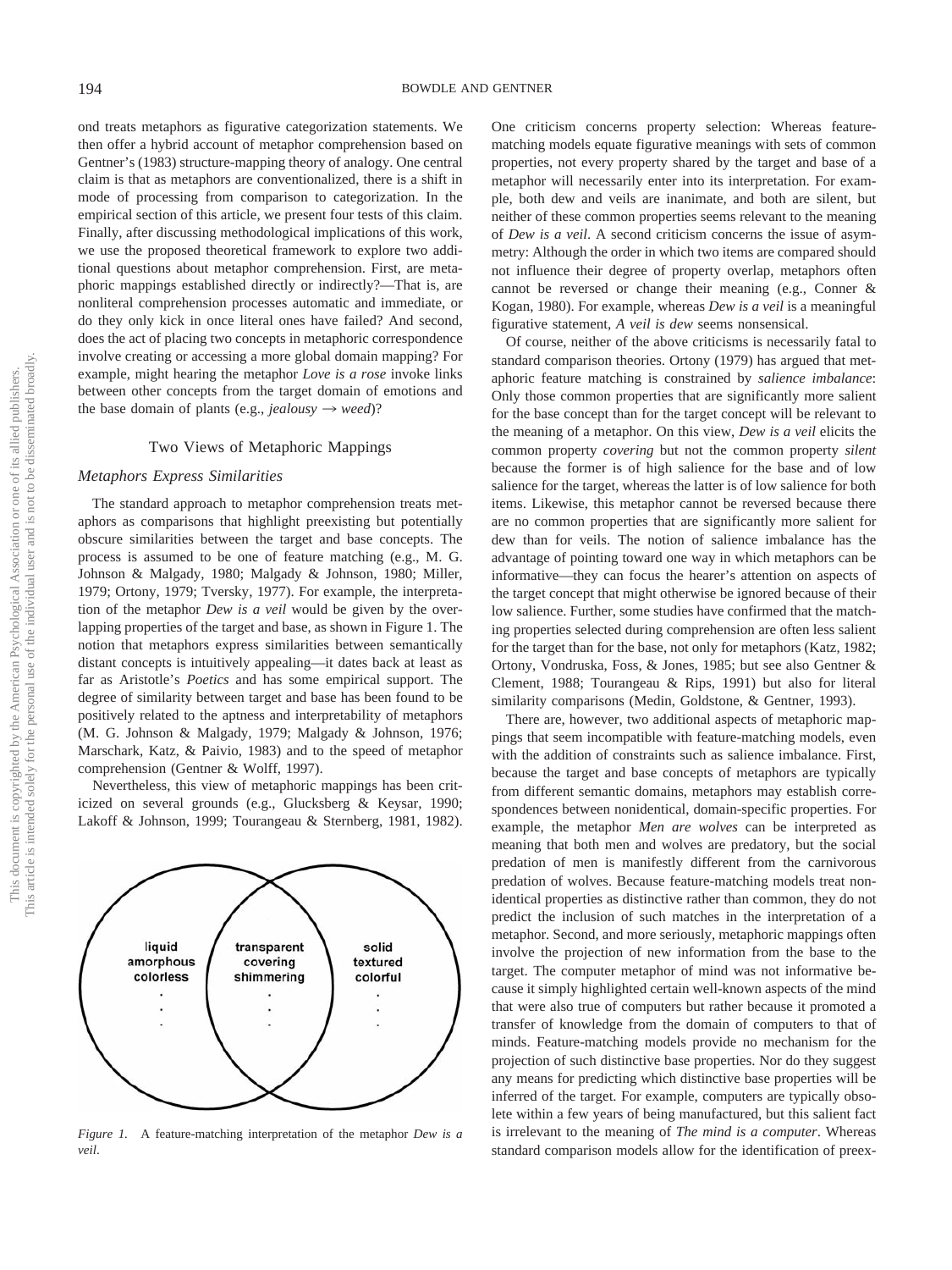isting similarities between a target and a base, they do not explain how metaphors can lead to the creation of new similarities, either by establishing matches between nonidentical properties or by generating new inferences about their targets.

### *Metaphors Express Category Memberships*

Given the limitations of feature-matching models, a number of researchers have recently proposed that metaphors are not understood as comparison statements but rather as categorization statements (e.g., Glucksberg & Keysar, 1990; Glucksberg, McGlone, & Manfredi, 1997; Honeck, Kibler, & Firment, 1987; A. T. Johnson, 1996; Kennedy, 1990). That is, metaphors establish taxonomic relations between semantically distant concepts. According to Glucksberg and Keysar (1990), the literal target and base concepts of a metaphor are never placed in direct correspondence during metaphor comprehension. Rather, the base concept is used to access or derive an abstract metaphoric category of which it represents a prototypical member, and the target concept is then assigned to that category. On this view, metaphors differ from literal categorization statements in that metaphors involve *dual reference*: The base term refers simultaneously to a specific literal concept and a general metaphoric category.

To illustrate this approach, consider the metaphor *My job is a jail*. The base term *jail* literally refers to a building that is used to detain criminals and therefore does not seem immediately applicable to the target term *my job* (assuming that the speaker does not actually work inside a jail). On the categorization view, then, comprehension of the statement requires that one use the base concept to elicit a metaphoric category that it typifies—namely, *any situation that is unpleasant and confining*. If this category is already associated with the base concept, then it is simply accessed during comprehension. If, however, the category is not well established, then it must be abstracted online, much as people may create literal ad hoc categories to achieve certain goals (Barsalou, 1983, 1987). In either case, once the metaphoric category has been elicited, the target can be understood as a member of the category. This sets up the kind of inheritance hierarchy that is implicit in all taxonomic relations. Consequently, all properties characterizing the metaphoric category named by *jail* are attributed to the subordinate concept *my job*.

Categorization models can account for many aspects of metaphoric mappings that are troublesome for feature-matching models. First, because the target concept is never actually compared with the literal base concept, there is no need to explain why not every property shared by the target and base will be relevant to the meaning of the metaphor. Second, because metaphors express category memberships and because taxonomic relations are intransitive (e.g., compare *A mallet is a tool* with *A tool is a mallet)*, metaphors will naturally be nonreversible. Third, because properties of categories are automatically inherited by subordinate concepts, metaphors can transfer new information to their targets. A further advantage of this view of metaphoric mappings is that it would seem to explain why metaphors such as *My job is a jail* have the same grammatical form as literal categorization statements—a point that we return to shortly.

Nevertheless, categorization models are not without their own difficulties (e.g., Gibbs, 1992). A central claim of such models is that the base concept of a metaphor elicits a metaphoric category

without input from the target and that this abstraction provides the gist of the expression. But if comprehension begins with abstraction from the base, how does the hearer arrive at the appropriate metaphoric category? Consider, for instance, the potential metaphor base *snowflake*, which literally refers to a crystal of snow. In the absence of a corresponding target concept, this base does not seem to suggest any particular metaphoric category. Indeed, pairing this base with two semantically related targets can lead to two different meanings: The metaphor *A child is a snowflake* implies that each child is unique, whereas the metaphor *Youth is a snowflake* implies that youth is ephemeral. On the categorization view, this semantic flexibility would indicate that the base concept has elicited a different metaphoric category for each expression, but clearly the relevant category could not have been uniquely generated prior to attending to the target concept.

Recognizing this problem, Glucksberg et al. (1997) have proposed a more sophisticated version of the categorization view, the *interactive property attribution model*. According to this model, metaphor targets and bases play distinct but interacting roles: Whereas the base suggests metaphoric categories, the target simultaneously suggests dimensions of applicability. In other words, metaphor targets provide information about what types of properties they can meaningfully inherit and therefore about what types of categories they can meaningfully belong to. A further claim made by Glucksberg et al. is that base concepts need not typify just one metaphoric category but rather can elicit multiple abstractions in parallel. Thus, because different targets (e.g., *child*, *youth*) will tend to suggest different dimensions of applicability, they can select different metaphoric categories named by the same base term (e.g., *snowflake*).

Glucksberg et al.'s (1997) assertion that the target and base terms of a metaphor play different roles during comprehension is quite reasonable—after all, metaphors often involve a transfer of knowledge from the base to the target. To account for the semantic flexibility of metaphor bases, however, the interactive property attribution model would seem to place unreasonable demands on a hearer's mental capacity. This is because many base concepts can suggest a potentially unlimited number of ad hoc categories. For example, the categories that might reasonably be evoked by the concept *snowflake* would include not only *things that are unique* and *things that are ephemeral* but also *things that are delicate*, *things that are white*, *things that are wintry*, *things that fall gently from the sky*, and *things that accumulate to change the landscape*. During comprehension, the hearer would have to generate and maintain all of these metaphoric categories (as well as the initial base concept) while the target concept is scanned for dimensions of applicability. Once the relevant category has been selected, all competing categories would then have to be suppressed.

We believe that a more parsimonious way to address the flexibility of metaphoric mappings would involve allowing the target concept to interact with the base concept itself, rather than with the entire set of possible metaphoric categories that the base concept typifies. What is needed, then, is an account that enables the target and base concepts to be placed in immediate correspondence without falling prey to the problems that have plagued featurematching models of metaphor. In the following section, we describe just such an account.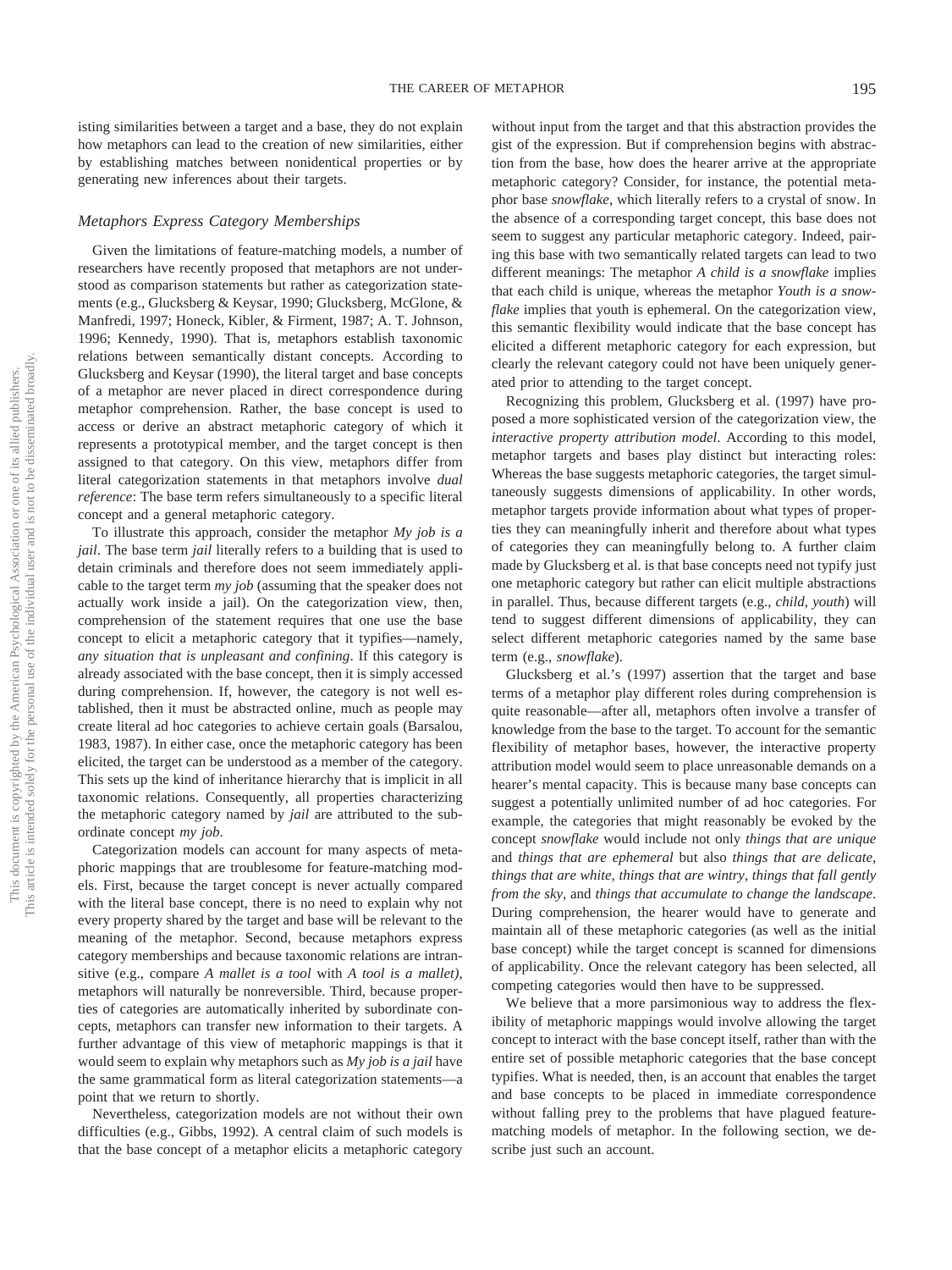# The Analogical Turn

As discussed above, some researchers have used the limitations of feature-matching models to argue that cross-domain mappings between metaphor targets and bases are mediated by abstract metaphoric categories. Other researchers, however, have argued for a less radical alternative to feature-matching models, in which correspondences are established between partially isomorphic conceptual structures of the target and base rather than between sets of independent properties (e.g., Gentner, 1982, 1983; Gentner, Bowdle, Wolff, & Boronat, 2001; Holyoak & Thagard, 1995; Indurkhya, 1987; Kittay & Lehrer, 1981; Murphy, 1996; Verbrugge & McCarrell, 1977). From this viewpoint, metaphor can be seen as a species of analogy.

We use Gentner's (1983) *structure-mapping theory* to articulate this approach to metaphor comprehension. Structure-mapping theory assumes that interpreting a metaphor involves two interrelated mechanisms: alignment and projection. The alignment process operates to create a maximal structurally consistent match between two representations that observes *one-to-one mapping* and *parallel connectivity* (Falkenhainer, Forbus, & Gentner, 1989). That is, each element of one representation can be placed in correspondence with at most one element of the other representation, and arguments of aligned relations and other operators are themselves aligned. A further constraint on the alignment process is *systematicity*: Alignments that form deeply interconnected structures, in which higher order relations constrain lower order relations, are preferred over less systematic sets of commonalities. Once a structurally consistent match between the target and base representations has been found, further elements from the base that are connected to the common system can be projected to the target as *candidate inferences*.

The Structure-Mapping Engine (SME) is a computational model that simulates this comparison process (Falkenhainer et al., 1989; Forbus, Gentner, & Law, 1995). In the first stage, SME begins blind and local by matching all identical predicates in the representations being compared. This initial mapping is typically inconsistent, containing many-to-one matches. In the second stage, these local matches are coalesced into structurally consistent connected clusters, called *kernels*, by enforcing one-to-one mapping and parallel connectivity. In the third stage, SME gathers these

kernels into one or a few global interpretations. This is done using a *greedy merge* algorithm. It begins with the maximal kernel and then adds the largest kernel that is structurally consistent with the first one, continuing until no more kernels can be added without compromising consistency. It then carries out this process beginning with the second largest kernel to produce a second interpretation and so on. At this point, SME produces a structural evaluation of the interpretation or interpretations, using a kind of cascadelike algorithm in which evidence is passed down from predicates to their arguments. This method is used because it favors deep systems over shallow systems, even given equal numbers of matches. Up to this point, the mapping process has been nondirectional. Now, however, a directional inferences process takes place. Predicates connected to the common structure in the base, but not initially present in the target, are projected as candidate inferences about the target.

To better illustrate this approach to metaphoric mappings, consider *Socrates was a midwife*—a metaphor that was first used in Plato's *Theaetetus* and that has been examined in depth by Kittay and Lehrer (1981). Given the simple target and base representations shown in Figure 2, structure-mapping theory and SME predict the following sequence of events during the interpretation of the metaphor. First, the identical predicates in the target and base concepts (i.e., the relations *helps* and *produce*) are matched, and the arguments of these predicates are placed in correspondence by parallel connectivity:  $\textit{midwrite} \rightarrow \textit{Socrates}$ ,  $\textit{mother} \rightarrow \textit{student}$ , and  $child \rightarrow idea$ . Next, these local matches are coalesced into a global system of matches that is maximally consistent. Finally, predicates that are unique to the base but connected to the aligned structure (i.e., those predicates specifying the gradual development of the child within the mother) are carried over to the target. Thus, the metaphor could be interpreted as meaning something like, "Socrates did not simply teach his students new ideas but rather helped them realize ideas that had been developing within them all along."

According to structure-mapping theory and other analogical accounts, metaphors typically convey that a system of relations holding among the base objects also holds among the target objects, regardless of whether the objects themselves are intrinsically similar (e.g., Gentner et al., 2001; Gentner & Markman,



*Figure 2.* Target and base representations for the metaphor *Socrates was a midwife*.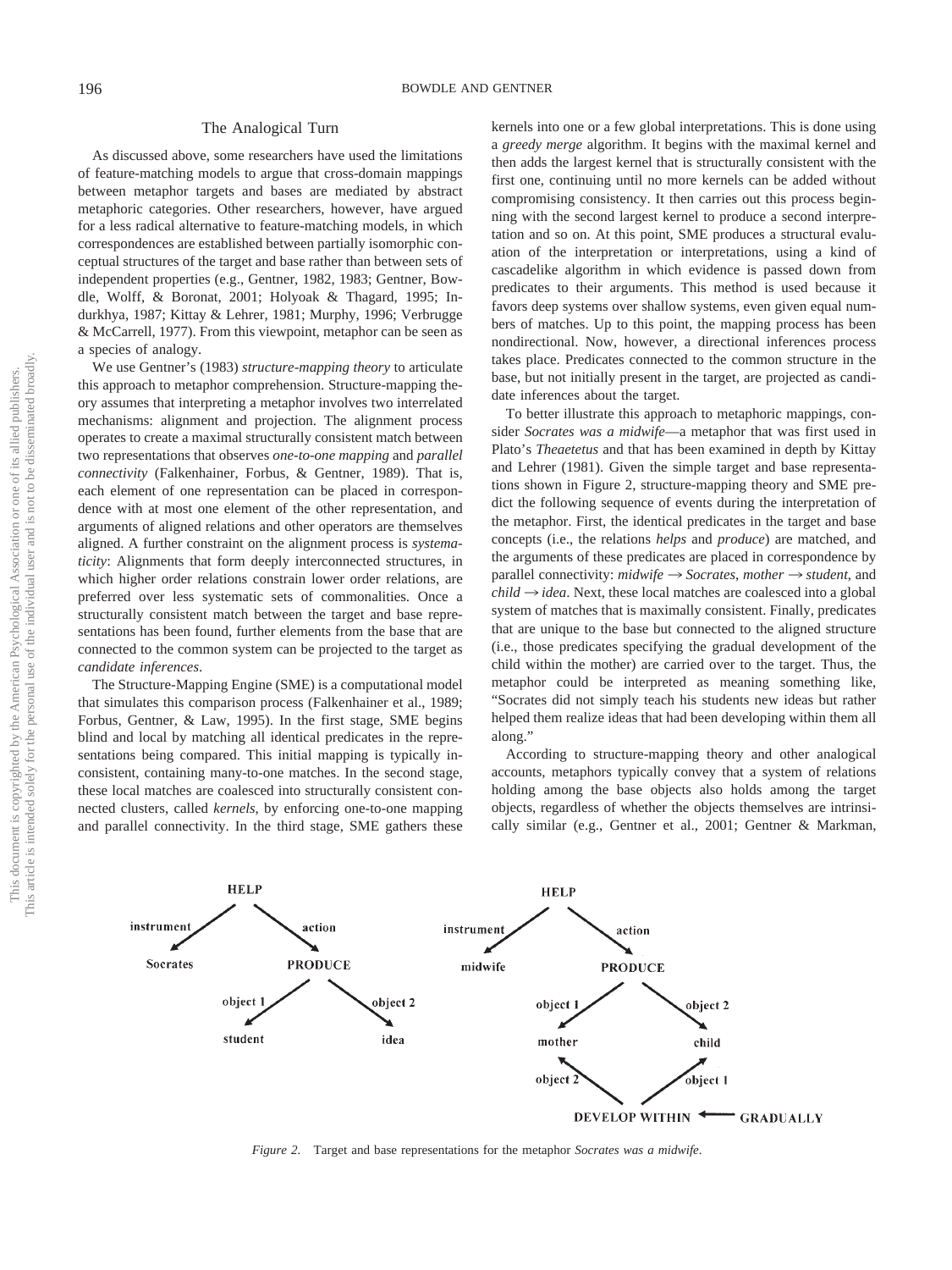1997). In fact, the centrality of relational predicates in metaphor comprehension has been confirmed by several recent studies. For example, people's interpretations of metaphors tend to include more relations than simple attributes, even for statements like *Tree trunks are drinking straws* in which both types of commonalities seem potentially salient (e.g., Gentner & Clement, 1988; Shen, 1992; Tourangeau & Rips, 1991). Further, Gentner and Clement (1988) found that the relationality of people's metaphor interpretations was positively related to the judged aptness of these same metaphors.

This relational focus allows structure-mapping theory and kindred models to meet many of the challenges posed to standard comparison theories of metaphor comprehension, but without requiring the additional processing step of deriving a metaphoric category from the base concept. The problem of property selection is solved because only those common elements that are part of the maximal structurally consistent match will be included in a metaphor's interpretation. Thus, although both Socrates and midwives breath air, this shared property does not contribute to the meaning of *Socrates was a midwife* because it is not relevant to the aligned system shown in Figure 2. The problem of establishing correspondences between nonidentical, domain-specific properties is also solved because distinctive elements can be aligned if they play common relational roles in the target and base. Thus, the alignment of *child* and *idea* in the above example was determined by their participation in like relational structures, and not by any physical similarities between the two entities. In some cases, such matching elements may even undergo *rerepresentation* to improve the quality of the alignment—that is, implicit identities within the common system may be rendered explicit (e.g., Forbus et al., 1995; Kotovsky & Gentner, 1996; Yan, Forbus & Gentner, 2003). A principal mode of rerepresentation is what Clement, Mawby, and Giles (1994) called *generalization by abstraction*, in which distinctive semantic features of nonidentical predicates are omitted so that identities at a higher level of representation are obtained. For example, the fact that both the target and base representations in Figure 2 contain the identical relation *produce* could be seen as the outcome of rerepresenting two different, domain-specific relations—*realize* in the target (as in "Socrates helped his students realize ideas") and *give birth to* in the base (as in "A midwife helps a mother give birth to a child"). Such rerepresentations could account for the occurrence of *emergent properties*, or properties not directly associated with isolated target and base terms, in people's interpretations of metaphors (Black, 1962; Tourangeau & Rips, 1991).

A further advantage of treating metaphors as analogies is the provision of a constrained mechanism for projecting candidate inferences. Specifically, distinctive elements of the base can be transferred to the target to the extent that they are connected to the common relational system. This mechanism also offers a plausible explanation of metaphoric asymmetries. Because inferences flow from the base to the target and assuming that people expect metaphors to be informative, reversed metaphors will be unacceptable whenever there are no distinctive properties of the original target concept that can plausibly be inferred of the original base concept (Bowdle & Gentner, 1997). If this is true, then it should follow that metaphoric asymmetries arise late in the course of metaphor comprehension—according to structure-mapping theory, inference projection takes place following the initial stage of structural alignment, which is itself a symmetric matching process (see Wolff & Gentner, 2000). In fact, this prediction has been confirmed by Wolff and Gentner (2004), who found that people responded to reversed metaphors as meaningful when given rapid deadlines (i.e., less than 1,200 ms), but not when allowed to fully process the statements. Critically, these findings are inconsistent with categorization models of metaphor, which require that the target and base play distinct roles—and are therefore not reversible—from the very outset of comprehension.

Indeed, analogical accounts of metaphor comprehension offer a computationally more tractable explanation of the flexibility of metaphoric mappings than do categorization models. Consider again *A child is a snowflake* and *Youth is a snowflake*. On the present view, these metaphors suggest different meanings not because the targets make different selections from among multiple metaphoric categories abstracted from the base but rather because the metaphors invite alignments among different systems of predicates. Specifically, the concept *child* includes the knowledge that all children are special, whereas the concept *youth* includes the knowledge that youth is a temporary state. These two targets will therefore tend to align with distinct aspects of the base concept *snowflake*, resulting in different interpretations.

The analogical approach to metaphoric mappings implies that contrary to the claims of categorization models, metaphors can indeed be understood by directly linking concepts from different domains of knowledge. In this sense, the present view may be seen as an extension of the standard comparison theories reviewed earlier, albeit one using more dynamic and inferentially productive mechanisms than a simple feature-matching process. Of course, one might argue that these mechanisms are far removed from what is commonly meant by "comparison" and that metaphors should not be classified as such (e.g., Holyoak & Thagard, 1995; Lakoff & Johnson, 1999). However, a growing body of evidence suggests that even the comprehension of literal similarity comparisons such as *A zebra is like a horse* involves structural alignment and inference projection rather than mere feature matching (e.g., Bowdle & Gentner, 1997; Jameson & Gentner, 2003; Markman & Gentner, 1993, 2000; Medin et al., 1993). To therefore claim that literal comparisons are also not really comparisons would be absurd. We would argue that literal comparisons, analogies, and metaphors all rely on the same basic mechanisms, with analogies and metaphors more likely to focus on relational commonalities and metaphors more likely to involve cross-domain mappings.

If we accept that metaphors can be understood as figurative comparison statements, does this mean that categorization is irrelevant to metaphoric mappings? We believe that the answer is no. In the following section, we argue that categorization may come to play an increasing role during comprehension as metaphors are conventionalized. Going further, we propose that it is the initial act of comparison that gives rise to conventional metaphoric categories.

# Conventionality, Polysemy, and Metaphor Comprehension

#### *Comparison and the Induction of Metaphoric Categories*

Like analogies, metaphors can lend additional structure to problematic target concepts, thereby making these concepts more coherent. However, this is not the only way in which metaphors may lead to knowledge change. It is often claimed that metaphors are a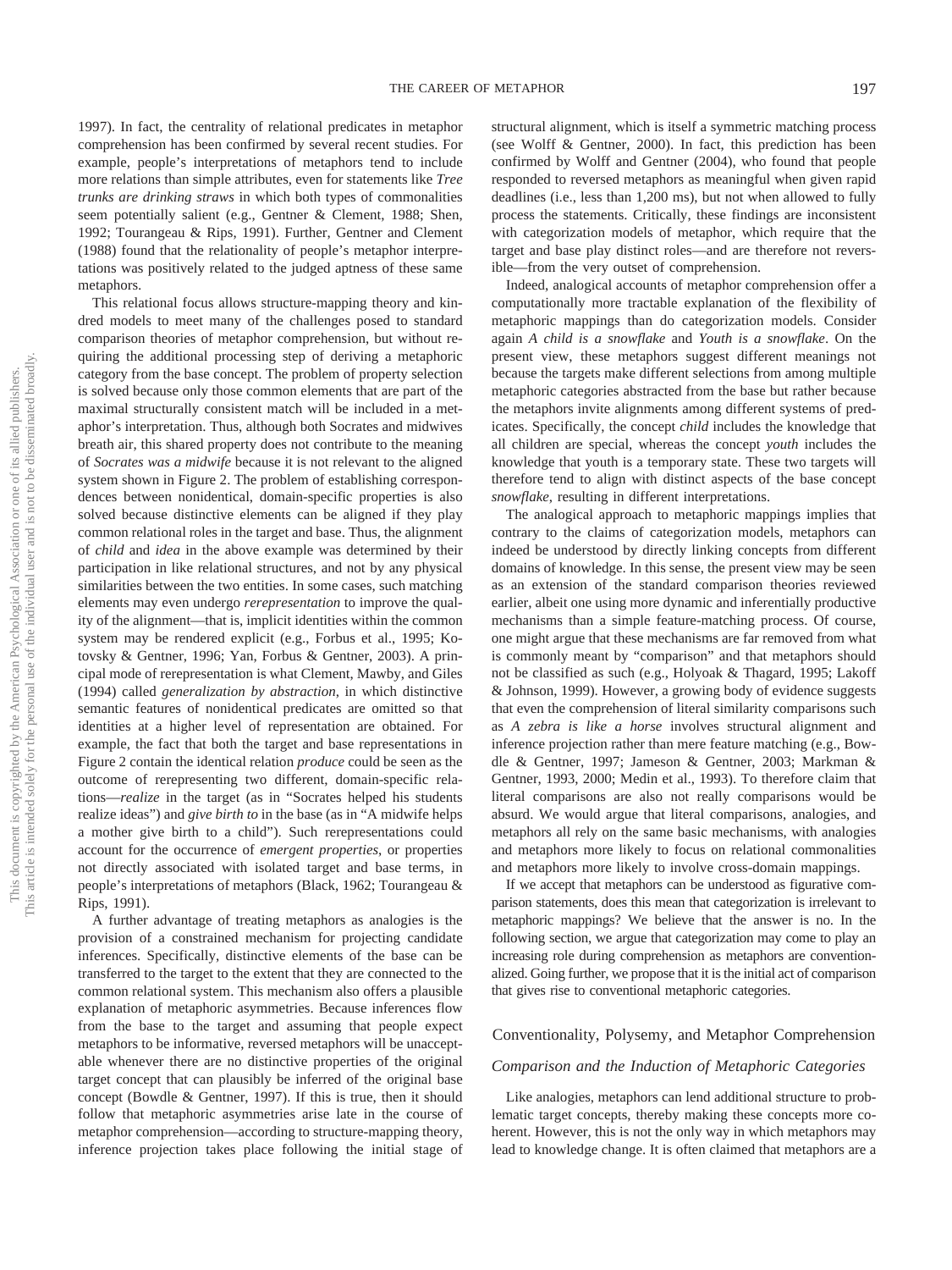primary source of polysemy—they allow words with certain specific meanings to take on additional, related meanings (e.g., Gibbs, 1994, 1996; Lakoff, 1987; Lehrer, 1990; Miller, 1979; Nunberg, 1979; Sweetser, 1990). For example, consider the word *roadblock*. There was presumably a time when this word referred only to a barricade set up in the road. With repeated use as the base term of metaphors such as *Fear is a roadblock to success*, however, *roadblock* has also come to refer to any obstacle to meeting a goal. Likewise, the term *gold mine*, which literally refers to a hole in the ground from which gold is excavated, has over time acquired the more figurative sense *anything that is a source of something valuable*.

What is interesting about these and other examples of metaphoric polysemy is that the secondary, figurative senses are typically more abstract than the original word senses. That is, the derived meanings strongly resemble the types of metaphoric categories described by Glucksberg and Keysar (1990) and other proponents of categorization models. But if metaphors are processed as comparisons, as we have argued, how do they give rise to such abstractions? We believe that the answer to this question follows naturally from viewing metaphor as a species of analogy. Research on analogical problem solving has shown that the alignment of two relationally similar situations can do more than simply provide a solution to the target problem—such alignments may also lead to the induction of abstract problem schemas that can be applied to future situations (e.g., Bassok & Holyoak, 1989; Brown, Kane, & Echols, 1986; Gentner, Loewenstein, & Thompson, (2003); Gick & Holyoak, 1983; Kotovsky & Gentner, 1996; Novick & Holyoak, 1991; Ross & Kennedy, 1990). For example, Gick and Holyoak (1983) found that people were better able to solve Duncker's (1935/1945) radiation problem when they had previously studied two analogous convergence problems— one involving a general trying to overtake a fortress by dividing his army into several small groups and one involving a firefighter trying to extinguish an oil-well fire by using several small hoses—than when they had studied only one such problem. Gick and Holyoak claimed that prior comparison of the two analogous problems led to the creation of a convergence schema that captured the common relational structure of the problems. Because this schema eliminated domain-specific details of the original convergence problems, it was easier to align with the new radiation problem than the original problems would have been. In other words, the radiation problem could be solved simply by seeing it as an instance of this abstract problem category.

We propose that similar forces are at work during metaphor comprehension. When a metaphor such as *An obsession is a tumor* is first encountered, both the target and base terms refer to specific concepts from different semantic domains, and the metaphor is interpreted by (a) aligning the two representations and (b) importing predicates from the base to the target, which can serve to amplify the target representation. As a result of this mapping, the common relational structure that forms the basis of the metaphor's interpretation will increase in relative salience. That is, the aligned system of predicates will become more strongly activated, and nonalignable predicates will be suppressed (Gernsbacher, Keysar, & Robertson, 1995). As in analogical problem solving, this may lead to the induction of an abstract relational schema that preserves only identical elements of the target and base, including any

initially nonidentical predicates that have been successfully rerepresented. The comparison has created a common metaphoric category for the target and base concepts. Now suppose that the base of the metaphor, having been found to convey useful information about the target, is figuratively compared with a range of new targets in future discourse (e.g., *Doubt is a tumor*, *A grudge is a tumor*). If these new alignments yield the same basic interpretation as the original alignment—that is, if the same abstract relational schema is repeatedly derived or activated in the context of the base—then the abstraction may become conventionally associated with the base. At this point, the base term will be polysemous, having both domain-specific meaning and a related domaingeneral meaning. In other words, the base term will have achieved the type of dual reference described by Glucksberg and Keysar (1990). We refer to this evolution toward metaphoric polysemy as *the career of metaphor* (Bowdle, 1998; Bowdle & Gentner, 1995; Gentner & Bowdle, 2001; Gentner & Wolff, 1997). (For related proposals, see Holyoak & Thagard, 1995, and Murphy, 1996.)

Of course, not just any metaphor can lead to lexical extension of the base term. Rather, there are at least two constraints on the metaphoric creation of polysemous words. First, the alignment of the target and base concepts must be able to suggest a coherent category. Mappings that focus on relational structures are therefore more likely to generate stable abstractions than mappings that focus on less systematic object descriptions (see also Gentner, in press; Gentner & Kurtz, in press; Ramscar & Pain, 1996; Shen, 1992; Zharikov & Gentner, 2002). For example, the metaphor *The sun is a tangerine* elicits two common attributes of the target and base: Both are round in shape, and both are orange in color. Because these two attributes are not systematically related, the metaphor is unlikely to suggest a category of things that are round and orange, and it will not lead to lexical extension of the base term *tangerine*. Second, even if a metaphor is able to suggest a coherent category, the abstraction must not already be lexicalized. This follows from E. V. Clark's (1992) principle of *preemption by synonymy*: If a potential innovative use of a term is synonymous with a well-established term, then the former will be preempted by the latter and will be considered unacceptable. For example, the metaphor *An encyclopedia is a silver mine* elicits the common property of being a source of something valuable. However, this meaning is already lexicalized by the term *gold mine*. The term *silver mine* is therefore unlikely to acquire this meaning as a secondary sense.

Like categorization models, then, the career of metaphor hypothesis predicts that metaphoric categories may be created during the course of metaphor comprehension in the form of abstract relational schemas. However, the present account differs from existing categorization models in two critical ways. First, metaphoric categories are derived from the common relational structure of the target and base concepts and not from the base concept alone. Second, because metaphoric categories are created as a byproduct of figurative comparisons, they do not affect the interpretation of these comparisons. But we believe that this state of affairs is only temporary. If a base term has been used frequently enough to become polysemous and to automatically elicit a metaphoric category, it is only natural to assume that the abstraction can contribute to the meaning of a metaphor.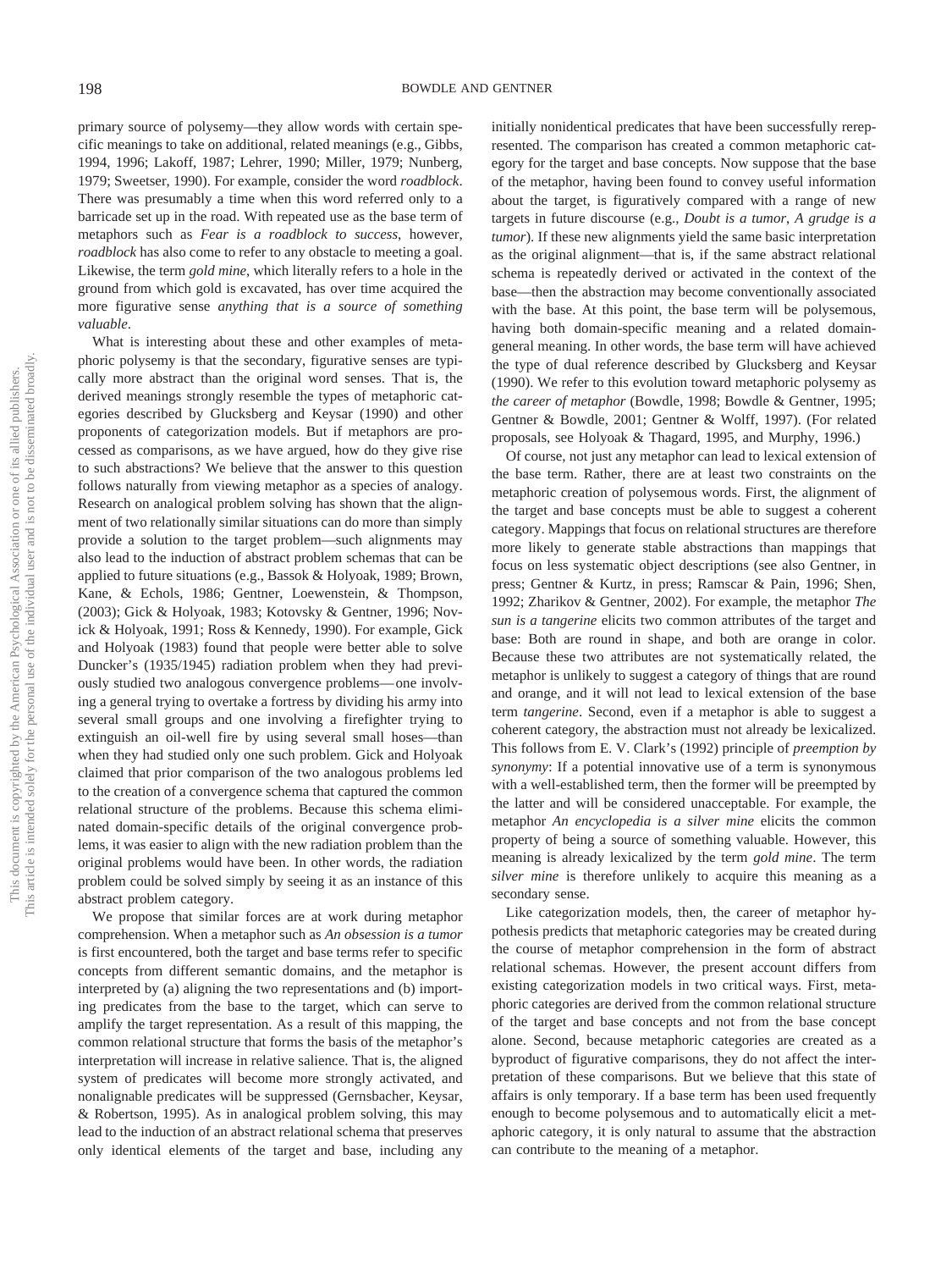#### *Conventionality and Categorization*

Research on metaphor comprehension often treats metaphor as an undifferentiated type of figurative language. However, a number of theorists have argued that metaphor is pluralistic and that the manner in which a metaphor is comprehended may depend on its level of conventionality (e.g., Blank, 1988; Giora, 1997; Turner & Katz, 1997). Our account of the relationship between metaphor and polysemy is in line with these claims. Specifically, we believe (a) that the process of conventionalization is essentially one of a base term acquiring a domain-general meaning and (b) that this representational shift will be accompanied by a shift in mode of alignment.

The career of metaphor hypothesis suggests that a computational distinction can be drawn between novel and conventional metaphors. *Novel metaphors* involve base terms that refer to a domain-specific concept but are not (yet) associated with a domain-general category. For example, the novel base term *glacier* (as in *Science is a glacier*) has a literal sense ("a large body of ice spreading outward over a land surface") but no related metaphoric sense (e.g., "anything that progresses slowly but steadily"). Novel metaphors are therefore interpreted as comparisons, in which the target concept is structurally aligned with the literal base concept. In contrast, *conventional metaphors* involve base terms that refer both to a literal concept and to an associated metaphoric category. For example, the conventional base term *blueprint* (as in *A gene is a blueprint*) has two closely related senses: "a blue and white photographic print in showing an architect's plan" and "anything that provides a plan." Conventional base terms are polysemous, with the literal and metaphoric meanings semantically linked because of their similarity. Conventional metaphors may therefore be interpreted either as comparisons, by matching the target concept with the literal base concept, or as categorizations, by seeing the target concept as a member of the superordinate metaphoric category named by the base term.

This raises an interesting question: How, exactly, are metaphoric categories applied to target concepts during comprehension? We suggest that categorization, be it figurative or literal, relies on the same basic mechanisms as comparison—namely, structural alignment and inference projection. Many theories of categorization assume that items are categorized by means of comparison, either to abstracted prototypes (e.g., Posner & Keele, 1968; Reed, 1972; Rosch & Mervis, 1975) or to actual exemplars (e.g., Brooks, 1978; Medin & Schaffer, 1978; Nosofsky, 1986). Thus there is no reason to believe that the processes involved in categorization are different in kind from those involved in comparison. Both processes involve some kind of alignment of representations to establish commonalities and guide the possible inheritance of further properties. The primary distinction between the two may lie in the kind and degree of inference projection. Although comparison processing entails the projection of inferences, the inference process is highly selective; only those properties connected to the aligned system are likely to be considered for projection. In contrast, categorization involves complete inheritance: Every property true of the base should be projected to the target.

Thus, the career of metaphor claim that conventional metaphors may be interpreted as comparisons or as categorizations can be rephrased by saying that such metaphors may be processed as *horizontal alignments* (mappings between representations at roughly the same level of abstraction) or as *vertical alignments* (mappings between representations at different levels of abstraction). There is, however, reason to expect that these two modes of alignment will not be favored equally for conventional metaphors. Let us assume that both meanings of a conventional base term are activated simultaneously during comprehension and that attempts to map each representation to the target concept are made in parallel (Gentner & Wolff, 1997). This would be akin to parallelprocess models of idiom comprehension (e.g., Estill & Kemper, 1982; Swinney & Cutler, 1979). Which of these mappings wins will depend on a number of factors, including the context of the metaphor and the relative salience of each meaning of the base term (Giora, 1997; Williams, 1992). All else being equal, however, aligning a target with a metaphoric category should be computationally less costly than aligning a target with the corresponding literal base concept. For one thing, metaphoric categories will contain fewer predicates than the literal concepts they were derived from, and a higher proportion of these predicates can be mapped to relevant target concepts. Moreover, assuming that the predicates of metaphoric categories will tend to be more domain general than those of literal base concepts, metaphoric categories should require less rerepresentation when matched with domainspecific predicates in a target concept. In general, then, conventional metaphors will tend to be interpreted as categorizations rather than as comparisons because the former mode of alignment will be completed more rapidly than the latter.

In summary, the career of metaphor hypothesis states that aligning the literal target and base concepts of a metaphor can lead to the induction and eventual lexicalization of domain-general relational schemas, which can act as metaphoric categories. This predicts that as metaphors become increasingly conventional, there will be a shift in mode of alignment from comparison to categorization (Bowdle, 1998; Bowdle & Gentner, 1995; Gentner & Bowdle, 2001; Gentner & Wolff, 1997). The career of metaphor hypothesis is consistent with a number of recent proposals, according to which novel metaphors invite sense creation but conventional metaphors invite sense retrieval (e.g., Blank, 1988; Giora, 1997; Turner & Katz, 1997). On the present view, the senses retrieved during conventional metaphor comprehension are abstract metaphoric categories.

This approach to metaphor has a number of advantages over other approaches. First, it captures many of the intuitions behind both traditional comparison models of metaphor comprehension and more recent categorization models, but without falling prey to the limitations of either. Second, it provides a mechanism for the metaphoric generation of polysemous words. Third, it renders explicit the processing differences between metaphors at different levels of conventionality. Finally, it is parsimonious—rather than treating metaphor as a special class of language or thought, it unifies metaphor with analogy and with other types of conceptual mapping that rely on structural alignment and inference projection, including literal comparison and literal categorization.

#### Experimental Evidence

The career of metaphor hypothesis is supported by two existing lines of experimental evidence. First, conventional metaphors are comprehended faster than novel metaphors (Blank, 1988; Gentner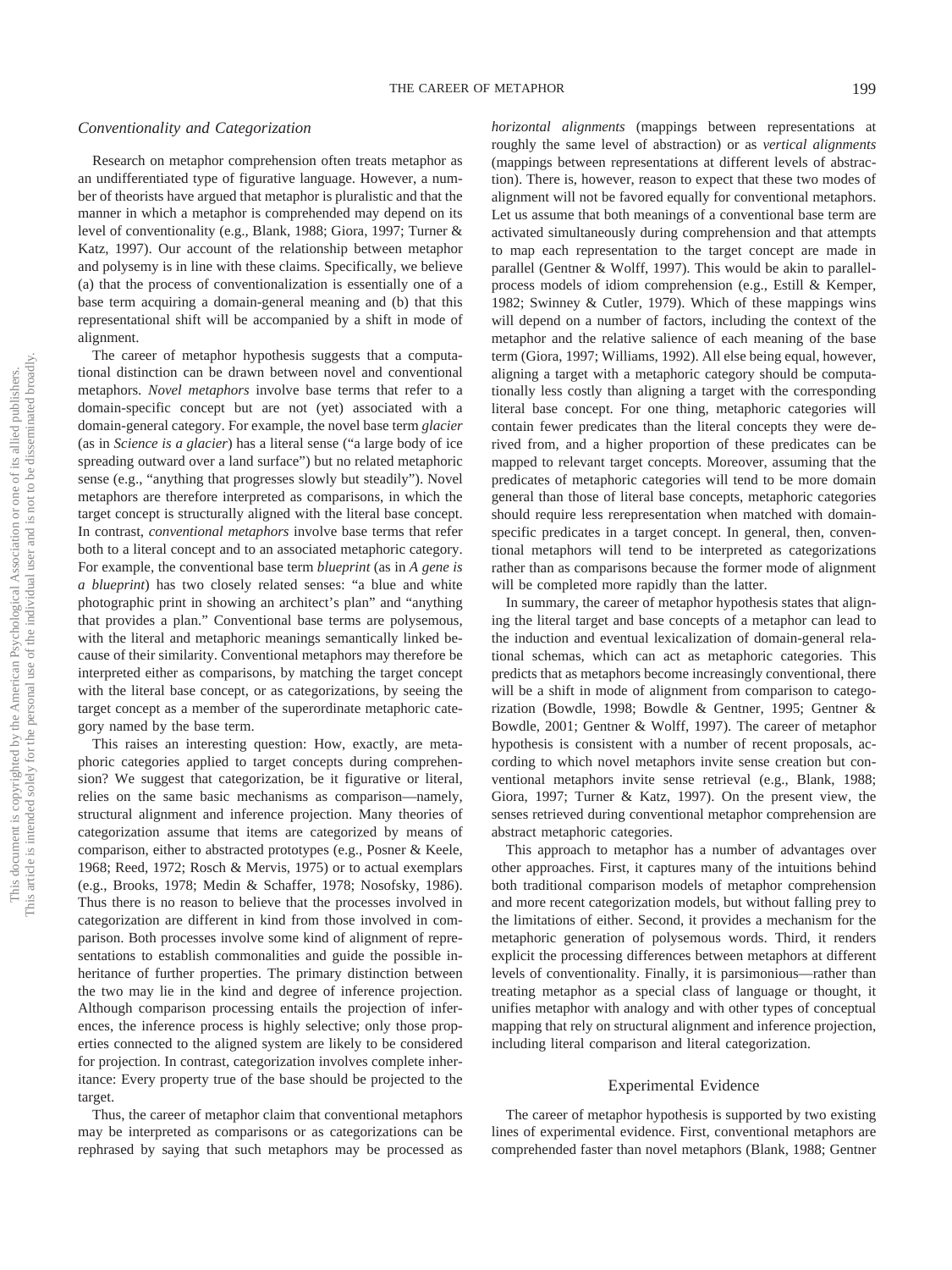& Wolff, 1997). For example, Blank (1988) found that conventional metaphors were read as quickly as literal sentences, whereas novel metaphors took significantly longer to understand. Second, conventional metaphors are processed more asymmetrically than novel metaphors (Gentner & Wolff, 1997). Gentner and Wolff (1997) found that conventional metaphors were comprehended faster when primed by base terms than when primed by target terms, whereas both prime types were equally effective for novel metaphors. Both of these findings can be taken as implying that conventional base terms, unlike novel base terms, have highly accessible metaphoric meanings that can be invoked during processing.

However, neither of these findings directly demonstrates an actual shift in processing as one moves from novel to conventional metaphors, let alone that this shift is one from comparison to categorization. The goal of this research is to directly test for the processing shift predicted by the career of metaphor.

We conducted a series of experiments in which subjects were asked to interpret or evaluate novel and conventional figurative statements. In constructing these studies, we made use of what may seem an unlikely tool: namely, the grammatical distinction between metaphors and similes. In formal terms, a *metaphor* is a figurative statement expressed by means of the copula, taking the form *An X is a Y*. A *simile* is a figurative statement using a comparative term such as *like* or *as*, taking the form *An X is like a Y*. For example, one can say both *The mind is a computer* and *The mind is like a computer*. This linguistic alternation is interesting because metaphors are grammatically identical to literal categorization statements (e.g., *A sparrow is a bird*), and similes are grammatically identical to literal comparison statements (e.g., *A sparrow is like a robin*). If form follows function in language use, metaphors and similes may tend to promote different comprehension strategies. Specifically, metaphors should invite classifying the target as a member of a category named by the base, whereas similes should invite comparing the target to the base. We refer to this link between form and function in figurative language as *grammatical concordance*.

The notion of grammatical concordance is supported by a number of studies that have found clear differences between metaphors and similes in terms of their interpretation and evaluation (e.g., Aisenman, 1999; Gibb & Wales, 1990; Glicksohn, 1994; Gregory & Mergler, 1990; Kennedy, 1982; Verbrugge, 1980). Gibb and Wales (1990) found that abstract base terms (e.g., *beauty*, *imprisonment*) were more likely than concrete base terms (e.g., *cloud*, *pearl*) to be associated with a preference for metaphors over similes. This makes sense if metaphors, unlike similes, invite categorization, and therefore apply most naturally when the base term is more general than the target term. Gregory and Mergler (1990) found that similes were more likely than metaphors to highlight nonobvious similarities between targets and bases. This supports the claim that similes, unlike metaphors, invite comparison and therefore are likely to involve a larger radius of potential commonalities.

To the extent that grammatical concordance has psychological force, the metaphor–simile distinction offers a valuable tool for examining the use of comparison and categorization during figurative language comprehension. In the experiments reported below, we use this distinction to test the processing predictions made by the career of metaphor hypothesis. In Experiment 1 we test a straightforward prediction of our account, namely, that the metaphor form should become increasingly felicitous relative to the simile form as one moves from novel to conventional figurative statements.

#### Experiment 1: Grammatical Form Preferences

According to the career of metaphor hypothesis, conventionalization results in a shift in mode of alignment from comparison to categorization—as metaphoric categories are lexicalized as secondary meanings of base terms, these categories will come to play an increasing role during comprehension. Thus, assuming that form reflects function in figurative language, there should be a shift in mode of expression from the comparison (simile) form to the categorization (metaphor) form as figurative statements become increasingly conventional. In Experiment 1, we tested this prediction by giving subjects novel and conventional figurative statements in both grammatical forms and asking them to indicate which grammatical form they preferred for each statement. We also gave subjects statements in which the target was literally similar to the base (e.g., *lemon*  $\rightarrow$  *orange*)—for which the comparison form should be preferred—and statements in which the target was a member of a literal category named by the base (e.g.,  $whale \rightarrow mammal$ —for which the categorization form should be preferred. This was done not only as a manipulation check but also to provide points of comparison for subjects' responses to the figurative statements.

To ensure the generality of our results, we varied the degree of target abstractness for the figurative statements. Although most metaphors and similes involve relatively concrete base terms (e.g., Katz, 1989; Lakoff & Johnson, 1980; Lakoff & Turner, 1989), their target terms may be either abstract, as in *Time is (like) a river*, or concrete, as in *A soldier is (like) a pawn*. Subjects received both abstract and concrete targets paired with novel and conventional bases.

#### *Method*

*Subjects.* Sixteen Northwestern University undergraduates participated in partial fulfillment of a course requirement.

*Materials and design.* The figurative statements were selected on the basis of norming studies in which we collected conventionality and concreteness ratings from independent groups of subjects. The materials used in the norming studies consisted of 100 figurative statements that were either adapted from the existing literature (e.g., Gentner & Wolff, 1997; Glucksberg et al., 1997; Katz, Paivio, Marschark, & Clark, 1988; Ortony et al., 1985) or created by us.

For the conventionality ratings, an initial group of 16 Northwestern University undergraduates were given a randomized list of the 100 figurative statements. Half the subjects received the statements as metaphors, and half received them as similes. The subjects provided a brief interpretation of each statement. Next, the modal interpretation of each statement (as determined by two blind judges) was used to create a canonical metaphoric meaning for the base term, in the form "anything that X." For example, the figurative statement *Time is (like) a river* yielded the canonical metaphoric meaning "anything that flows forward" for the base term *river*. Finally, 16 additional Northwestern University undergraduates were given a randomized list of the 100 base terms followed by the canonical metaphoric meaning. They rated how conventional or familiar each meaning was as an alternative sense of the base term on a scale of 1 (*very novel*) to 10 (*very conventional*).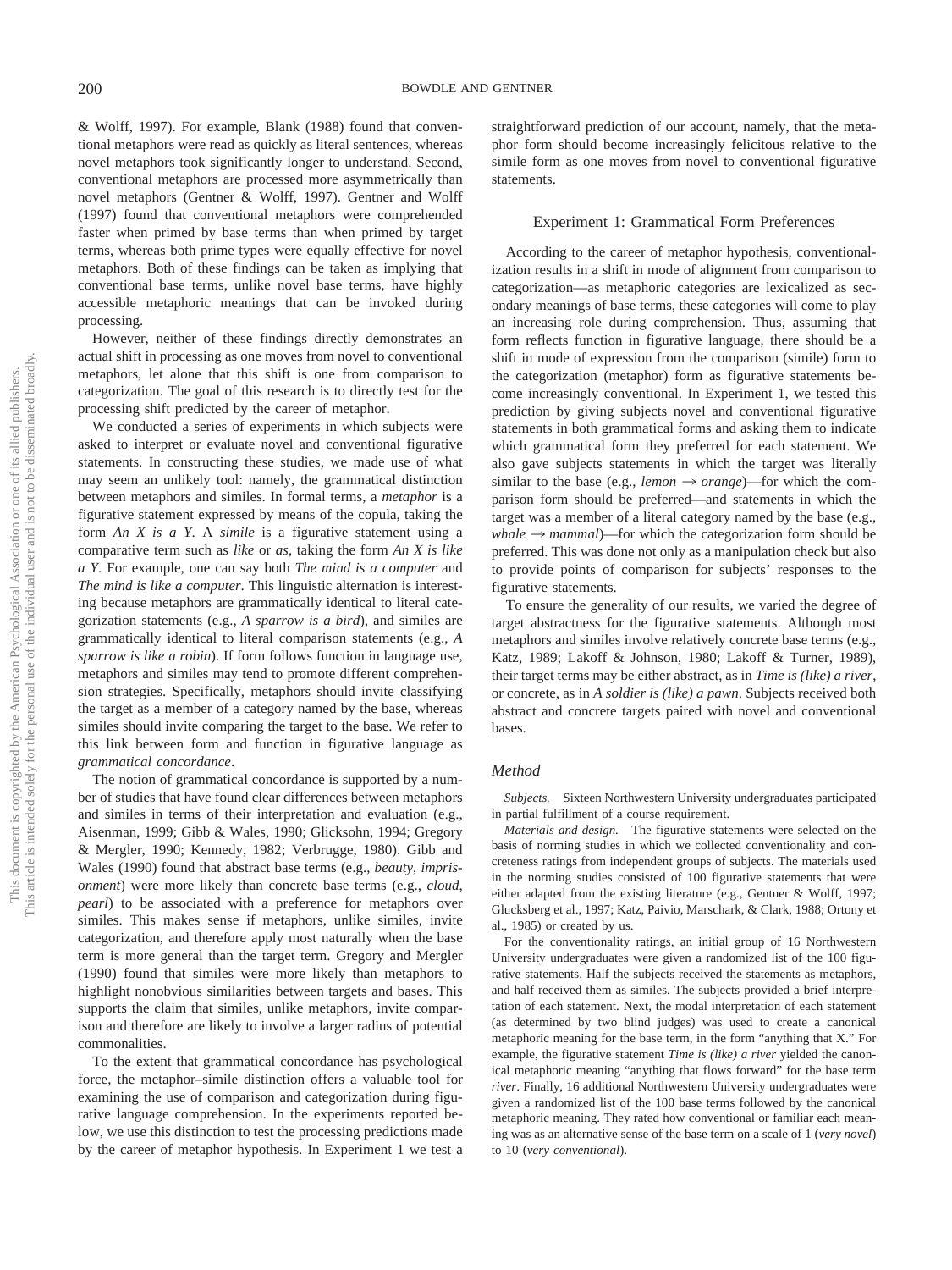The concreteness ratings were collected from a separate group of 16 Northwestern University undergraduates. The subjects were presented with a randomized list of the 100 target terms and 100 base terms in isolation. They rated the concreteness of each term on a scale of 1 (*very abstract*) to 10 (*very concrete*).

On the basis of the results of these norming studies, 16 novel figurative statements (mean conventionality rating  $= 3.31$ ) and 16 conventional figurative statements (mean conventionality rating  $= 7.82$ ) were selected. Each of these sets was further divided into 8 abstract and 8 concrete statements. Abstract statements contained target terms that were significantly less concrete than the base terms (mean difference in concreteness ratings  $= 5.75$ ), and concrete statements contained target and base terms of approximately equivalent concreteness (mean difference in concreteness ratings  $= 0.61$ ). (Both abstract and concrete statements involved bases that were rated as highly concrete,  $M = 8.98$ .) To ensure that all of the figurative statements were interpretable, we used only those statements that were given the modal interpretation by at least half of the initial group of participants in the first norming study. Thus, although metaphors and similes can often convey a wider range of meanings than their literal counterparts (Ortony, 1980), there was a fairly high level of agreement on the gist of these figurative statements.

In Experiment 1, each subject received all 32 figurative statements in both the comparison (simile) form and the categorization (metaphor) form. In addition, each subject received 16 literal comparison statements and 16 literal categorization statements in both grammatical forms. (Examples of all four statement types are given in Table 1.) Thus the factors were statement type (four levels) and, for the figurative statements, target concreteness (two levels) and grammatical form (two levels), with all factors within subjects.

*Procedure.* Subjects were run in groups of 1-4. Each subject was seated in a separate booth and given a booklet containing the 64 statement pairs in a random order. For each pair of statements, the two grammatical forms were separated by a 10-point numerical scale. Half the subjects received the comparison forms on the left and the categorization forms on the right, and half received the reverse order. Subjects indicated which form— comparison or categorization—they felt was more natural or sensible for each pair by circling a number on the 10-point scale. They were told that the stronger their preference for the statement on the left, the closer their answer should be to 1, and the stronger their preference for the statement on the right, the closer their answer should be to 10.

#### *Results and Discussion*

Table 2 shows the mean grammatical form preference ratings, transformed so that higher numbers indicate a preference for the

Table 1 *Sample Materials*

| sample malerials<br>Statement type | Examples                              |
|------------------------------------|---------------------------------------|
| Novel figurative                   |                                       |
| Abstract                           | A mind is (like) a kitchen.           |
|                                    | Friendship is (like) wine.            |
| Concrete                           | A beach is (like) a grill.            |
|                                    | A newspaper is (like) a telescope.    |
| Conventional figurative            |                                       |
| Abstract                           | Faith is (like) an anchor.            |
|                                    | An opportunity is (like) a doorway.   |
| Concrete                           | Alcohol is (like) a crutch.           |
|                                    | A soldier is (like) a pawn.           |
| Literal comparison                 | An encyclopedia is like a dictionary. |
|                                    | Tape is like glue.                    |
| Literal categorization             | A bracelet is an ornament.            |
|                                    | Pepper is a spice.                    |

| Table |  |
|-------|--|
|-------|--|

|  |  |  | Mean Preferences for the Categorization Form for Experiment 1 |  |  |  |
|--|--|--|---------------------------------------------------------------|--|--|--|
|--|--|--|---------------------------------------------------------------|--|--|--|

|                                                                                             |                              |                              |              | Abstract     |              | Concrete     |
|---------------------------------------------------------------------------------------------|------------------------------|------------------------------|--------------|--------------|--------------|--------------|
| Statement type                                                                              | M                            | SD                           | M            | SD           | M            | SD           |
| Novel figurative<br>Conventional figurative<br>Literal comparison<br>Literal categorization | 2.81<br>4.35<br>2.72<br>8.99 | 0.83<br>0.87<br>0.96<br>0.75 | 2.54<br>4.74 | 0.90<br>1.11 | 3.08<br>3.95 | 0.88<br>0.87 |

*Note.* Maximum score  $= 10$ .

categorization (metaphor) form over the comparison (simile) form. Not surprisingly, these ratings were high for literal categorization statements but low for literal comparison statements. More critically, the grammatical form preference ratings were higher for conventional figurative statements  $(M = 4.35)$  than for novel figurative statements  $(M = 2.81)$ . In other words, subjects found the metaphor form more acceptable for the conventional figuratives. This is as predicted by the career of metaphor hypothesis—if conventionalization results in a shift from comparison to categorization, then there should be a corresponding shift from similes to metaphors. Comparisons between the figurative and literal statement ratings yielded further support for the career of metaphor hypothesis. First, subjects' preference for the comparison form was nearly as great for novel figuratives as it was for literal comparisons. This is consistent with our claim that because novel base terms refer only to a domain-specific concept, novel figuratives can be processed only as comparisons (i.e., by horizontal alignment). The simile form is preferred because it is concordant with this mode of alignment. Second, as predicted, there was a shift toward the categorization form for conventional figuratives, consistent with the claim that vertical alignment (concordant with the metaphor form) is possible for conventional figuratives. However, consistent with our position, this shift was not absolute. As noted above, because conventional base terms refer both to a literal concept and to a related metaphoric category, conventional figuratives may be processed either horizontally (as comparisons) or vertically (as categorizations). This predicts that people should be rather pluralistic in their approach to conventional figuratives. Supporting this claim, the preference for categorization form fell well short of that found for literal categorizations. For conventional figurative, both the simile form and the metaphor form are felicitous, as both are concordant with a possible mode of alignment.

One-way (statement type: novel figurative, conventional figurative, literal comparison, literal categorization) analyses of variance (ANOVAs) were conducted on the subject and item means. (In the subject analysis, statement type was within subject; in the item analysis, statement type was between items.) The predicted effect of statement type was confirmed,  $F_s(3, 45) = 185.10, p <$ .001, and  $F_1(3, 60) = 122.41$ ,  $p < .001$ . Subsequent analyses showed that the preference for the categorization form was greater for literal categorizations than for conventional figuratives, and greater for conventional figuratives than for either novel figuratives or literal comparisons ( $p < .001$  by Tukey's honestly significant difference [HSD] test).

Focusing solely on the figurative statements, 2 (conventionality: novel, conventional)  $\times$  2 (concreteness: abstract, concrete)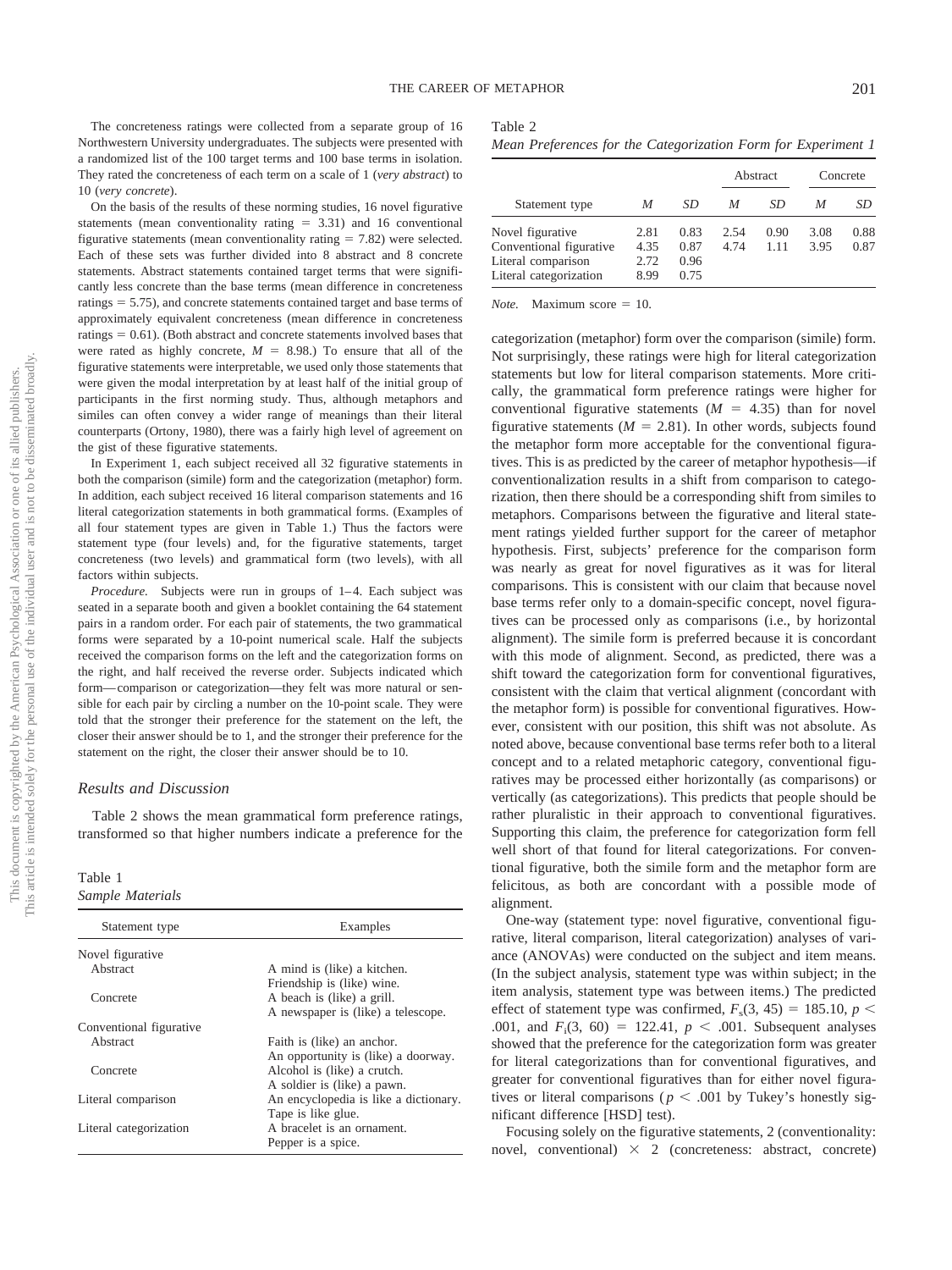ANOVAs were conducted on the subject and item means. (Both factors were within subject and between items.) As in the earlier analyses, subjects' preference for using the categorization form was higher for conventional figuratives than for novel figuratives,  $F_s(1, 15) = 31.99, p < .001, \text{ and } F_i(1, 28) = 10.96, p < .005.$ There was no main effect of concreteness. However, there was an unpredicted interaction between conventionality and concreteness, significant by subjects,  $F_s(1, 15) = 28.17, p < .001$ , but not by items,  $F_i(1, 28) = 2.04$ ,  $p < .20$ . For novel figuratives, the preference for the categorization form was higher for concrete statements than for abstract statements,  $t_s(15) = 3.39, p < .005$ , and  $t_i(14) = 2.32$ ,  $p < .05$ . For conventional figuratives, the reverse was true, significant by subjects,  $t_s(15) = 3.25, p < .01$ , but not by items,  $t_i(14) < 1$ .

## Experiment 2: Online Comprehension

In Experiment 1, we showed that as figurative statements become increasingly conventional, there is a shift in preference from the simile form to the metaphor form. But does this shift at the linguistic level truly reflect an underlying processing shift? To address this question, we collected online measures of subjects' comprehension of novel and conventional metaphors and similes (as well as literal comparisons and literal categorizations) in Experiment 2. According to the career of metaphor hypothesis, conventionalization results in a representational change whereby abstract metaphoric categories come to be associated with literal base concepts. At the processing level, this implies that novel figurative statements, which lack prestored metaphoric categories, can be comprehended only by comparing the literal target and base concepts, whereas conventional figurative statements can be comprehended either as comparisons (by aligning the target with the literal base concept) or as categorizations (by aligning the target with the metaphoric category named by the base), although the latter process will generally be favored over the former because of its relative speed. The career of metaphor hypothesis therefore makes two basic predictions concerning comprehension time.

First, if conventionalization increases the likelihood of categorization processing, then (averaging across grammatical forms) conventional figuratives should be easier to interpret than novel figuratives. Because metaphoric categories will contain fewer predicates than the literal concepts they were derived from and because a higher proportion of these predicates should be applicable to relevant target concepts, mappings between a target and a metaphoric category will be computationally less costly than mappings between a target and a literal base concept. That is, the maximal structurally consistent match between the target and base representations will be easier to locate for conventional figuratives.

A second and more critical prediction concerns the effects of conventionality on the relative comprehension times of metaphors and similes. If novel figurative statements are processed strictly as comparisons, then novel similes should be easier to interpret than novel metaphors. This is because only the simile form directly invites comparison. The metaphor form initially invites an inappropriate comprehension strategy—it invites searching for a category that does not exist. Novel metaphors must therefore be reinterpreted, which should add to the processing time. In contrast, if conventional figurative statements can be processed either as comparisons or as categorizations, then conventional metaphors

should be easier to interpret than conventional similes. The metaphor form invites categorization and will therefore promote a relatively simple alignment between the target and the abstract metaphoric category named by the base. The simile form invites comparison and will therefore promote a more complex alignment between the target and the literal base concept.

Of course, a potential problem with comparing the comprehension times of metaphors and similes is that metaphors are one word shorter than similes: They omit the word *like*. This could lead to a reading time advantage for metaphors. However, given that *like* is a short, high-frequency adverb, the size of such a reading time advantage should be minimal, and in any case, we predict the reverse advantage for novel figurative statements.

#### *Method*

*Subjects.* Thirty-two Northwestern University undergraduates participated in partial fulfillment of a course requirement. None had previously participated in any similar experiments.

*Materials and design.* Each subject received the 16 novel and 16 conventional figurative statements from Experiment 1. The figurative statements (both abstract and concrete) were presented either as metaphors or as similes, and the grammatical form assignment of the statements was counterbalanced within and between subjects. In addition to the figurative statements, each subject received the 16 literal comparison statements and 16 literal categorization from the previous experiment, presented only in their natural grammatical forms.

*Procedure.* Subjects were run in groups of 1-4. Each subject was seated in a separate booth in front of a computer screen. Subjects saw the statements presented one at a time. They were instructed to strike the enter key on the keyboard as soon as they understood each statement, type in their interpretation of the statement, and then strike the enter key again to move on to the next statement. Subjects were told to read each statement carefully and to make sure that they had an interpretation in mind before responding.

After subjects read the instructions, they were presented with 16 practice trials followed by the 64 experimental trials presented in a random order. Each trial consisted of a row of asterisks (e.g., \*\*\*\* \*\*\* \* \*\*\*\*\*\*) presented for 500 ms, followed by a statement (e.g., *time is a river*). The statement remained visible until the enter key was pressed, and then a window appeared in which the interpretation was typed. When the enter key was pressed again, the next trial began after a 1-s interval. Response timing was initiated when the statement appeared on the screen and was terminated by the first key press.

#### *Results and Discussion*

*Comprehension times.* Extreme outliers (reaction times greater than 12 s) and responses associated with missing interpretations were excluded from the comprehension time data (less than 2% of the trials). Table 3 shows the mean comprehension times. As predicted, novel figurative statements took longer to comprehend than conventional figurative statements. Indeed, conventional figuratives were comprehended as rapidly as literal comparisons and literal categorizations. This result replicates Blank's (1988) finding that novel but not conventional metaphors took longer to comprehend than literal statements. More critically, the predicted interaction between conventionality and grammatical form was also obtained (see Figure 3). Novel figuratives were comprehended faster as similes ( $M = 2,871$  ms) than as metaphors ( $M = 3,245$ ms). This supports our claim that because novel figuratives are processed strictly as comparisons, they will be easier to compre-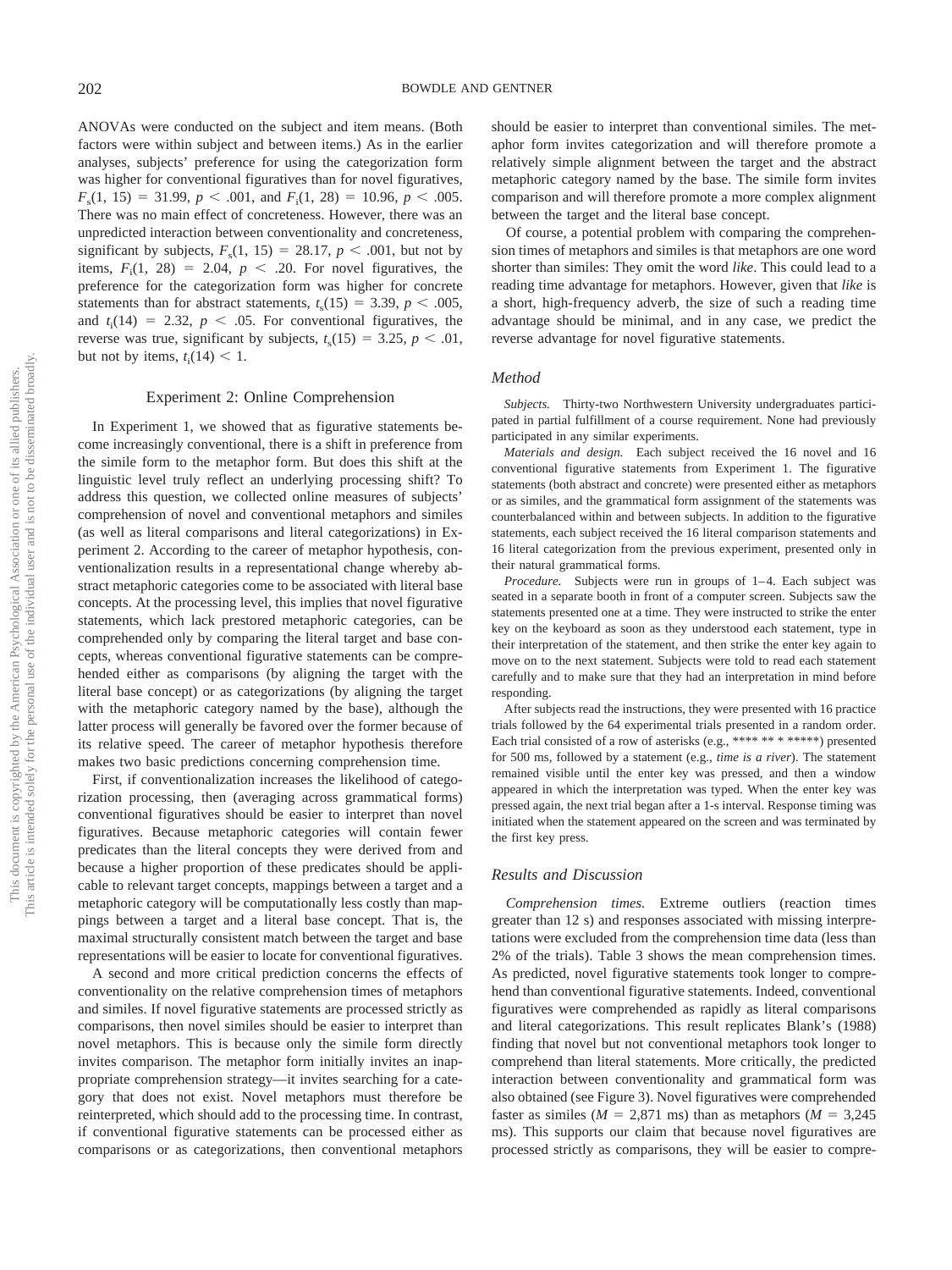| Table 3                                                   |  |  |
|-----------------------------------------------------------|--|--|
| Mean Comprehension Times in Milliseconds for Experiment 2 |  |  |

|                                                                                             |                                  |                            |                |              | Metaphor       |              |                |              | Simile         |                |
|---------------------------------------------------------------------------------------------|----------------------------------|----------------------------|----------------|--------------|----------------|--------------|----------------|--------------|----------------|----------------|
|                                                                                             |                                  |                            |                | Abstract     |                | Concrete     |                | Abstract     |                | Concrete       |
| Statement type                                                                              | M                                | SD                         | M              | SD           | M              | SD           | M              | SD           | M              | SD             |
| Novel figurative<br>Conventional figurative<br>Literal comparison<br>Literal categorization | 3,058<br>2,160<br>1,943<br>1.957 | 1,327<br>834<br>809<br>906 | 3,206<br>2.027 | 1,927<br>837 | 3,284<br>2.099 | 1,418<br>910 | 2,890<br>2,302 | 1,483<br>949 | 2.853<br>2.213 | 1,273<br>1,032 |

hend when phrased as comparisons than when phrased as categorizations. In contrast, conventional figuratives were comprehended faster as metaphors ( $M = 2,063$  ms) than as similes ( $M = 2,257$ ms). This supports our claim that although conventional figuratives can be processed either as comparisons or as categorizations, they will be easier to comprehend when phrased as categorizations. This is because the metaphor form promotes a computationally less costly alignment between the target and the abstract metaphoric category named by the base term, but the simile form promotes a more complex alignment between the target and the literal base concept.

We conducted 2 (conventionality: novel, conventional)  $\times$  2 (grammatical form: metaphor, simile)  $\times$  2 (concreteness: abstract, concrete) ANOVAs on the subject and item means. (All three factors were within subject, conventionality and concreteness were between items, and grammatical form was within item.) The predicted effect of conventionality was confirmed: Novel statements took longer to interpret than did conventional statements,  $F_s(1, 31) = 31.89, p < .001, \text{ and } F_i(1, 28) = 34.04, p < .001.$ There were no other main effects. The predicted interaction between conventionality and grammatical form was also confirmed,  $F_s(1, 31) = 9.50, p < .005, \text{ and } F_i(1, 28) = 7.65, p < .01.$  Novel similes were faster than novel metaphors,  $t_s(31) = 2.16$ ,  $p < .05$ , and  $t_i(15) = 2.24$ ,  $p < .05$ . In contrast, conventional metaphors



*Figure 3.* Comprehension times for Experiment 2.

were faster than conventional similes, significant by subjects,  $t_s(31) = 2.27, p < .05$ , but not by items,  $t_i(15) = 1.71, p < .15$ . There were no other interactions.

To consider the entire set of materials, we conducted one-way (statement type: novel figurative, conventional figurative, literal comparison, literal class inclusion) ANOVAs on the subject and item means. (In the subject analysis, statement type was within subject; in the item analysis, statement type was between items.) There was a main effect of statement type,  $F_s(3, 93) = 32.03$ ,  $p <$ .001, and  $F_i(3, 60) = 30.12, p < .001$ . Subsequent analyses showed that the novel figurative statements took longer to interpret than did the other three statement types ( $p < .001$  by a Tukey HSD test).

Before moving on, we wish to briefly consider how these findings relate to previous research on the online comprehension of metaphors and similes. To date, only two other studies have collected comprehension times for both metaphors and similes, and the results of these studies seem contradictory. On the one hand, Gregory and Mergler (1990) found that similes were read more quickly than metaphors. (This result emerged in a pretest meant to establish baseline reading times for subsequent verification tasks in which subjects judged whether various types of statements were literally true, made sense, or were metaphoric.) On the other hand, A T. Johnson (1996) found precisely the opposite—across two experiments, metaphors took less time to understand than did similes. One possible explanation for these conflicting results is that the two studies placed different demands on the subjects: Whereas Gregory and Mergler asked subjects to read the statements, Johnson asked subjects to interpret the statements. However, if subjects in the former study were simply reading without comprehension, then metaphors—which omit the word *like*—should have been read faster than similes. Our findings suggest an alternative explanation for the contradictory results of these studies. In the present experiment, the relative comprehension times of metaphors and similes depended critically on the conventionality of the figurative statements, with novel similes faster than novel metaphors but conventional metaphors faster than conventional similes. Because neither of the above studies controlled for the conventionality of the materials, it is possible that Gregory and Mergler's figurative statements were predominantly novel but Johnson's figurative statements were predominantly conventional. Given that neither study provided more than one or two examples of the materials, we can only speculate here. However, the fact that such a difference in the conventionality of the materials could have led to the discrepancy between these two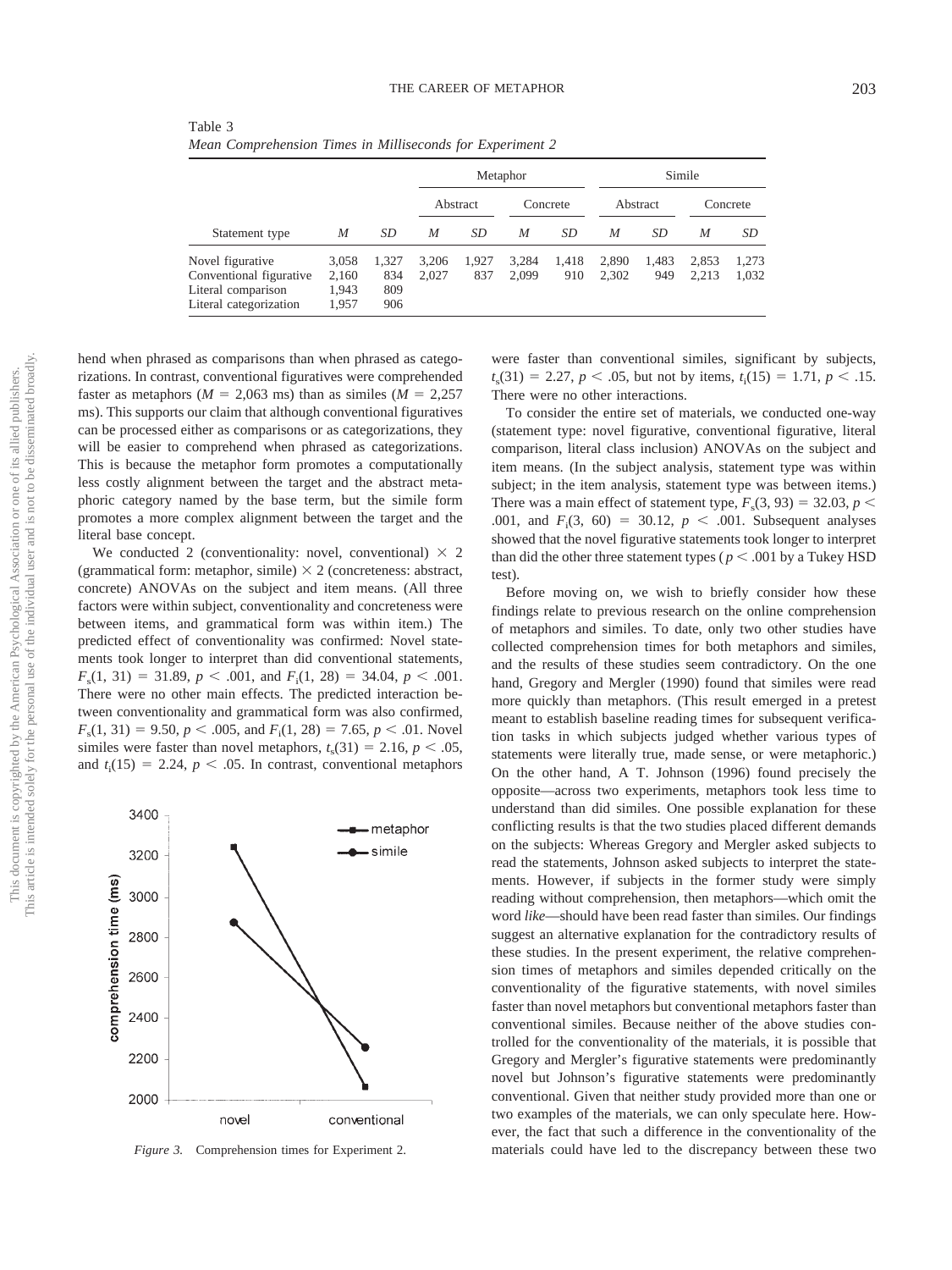studies illustrates the need for controlling for this factor in figurative language research—an issue that we return to later.

*The issue of aptness.* One potential challenge to our interpretation of the reaction time data involves the relative aptness of the novel and conventional figurative statements that were used. In a widely cited study on figurative language comprehension, Blasko and Connine (1993) found that when subjects were asked to interpret metaphors, figurative meanings were accessed just as quickly as literal meanings for familiar metaphors but not for unfamiliar metaphors. In and of itself, this result seems quite consistent with our own findings. However, Blasko and Connine also found that the effect of familiarity was modulated by aptness. For moderately apt unfamiliar metaphors, figurative meanings took significantly longer to derive than literal meanings. For highly apt unfamiliar metaphors, though, figurative and literal meanings were derived equally rapidly. In other words, unfamiliar metaphors behaved very much like familiar metaphors to the extent that they were perceived as being particularly apt.

Of course, familiarity as defined by Blasko and Connine (1993) is not quite the same thing as the notion of conventionality that we have been discussing. *Familiarity* is a property of an entire expression, and a familiar metaphor or simile involves a particular target– base pairing that has been encountered before. *Conventionality*, in contrast, is determined primarily by the base term of an expression: Conventional metaphors and similes contain base terms that have become polysemous because of repeated and consistent figurative use. Because of this, conventional figurative expressions can be either familiar or unfamiliar, depending on the target term that has been paired with the base. And, in fact, a fair number of Blasko and Connine's unfamiliar metaphors (e.g., *Ritual is a prison*, *Indecision is a whirlpool*) would also seem to be rather conventional.

Nevertheless, Blasko and Connine's (1993) findings suggest an alternative account of the interaction we found between conventionality and grammatical form. Proponents of categorization models of metaphor comprehension sometimes describe similes as being implicit metaphors, with the word *like* being used to suggest a somewhat weaker relationship between the target and base concepts (e.g., Glucksberg & Keysar, 1990; Kennedy, 1990). If this is true, then perhaps the reason that novel similes took less time to comprehend than did novel metaphors in the present experiment is that our novel figuratives were in fact not very apt, which led subjects to gravitate toward the "weak" simile form over the "strong" metaphor form when interpreting these statements. On

this view, had we used highly apt novel figuratives instead, then they would have behaved much like our conventional figuratives, with metaphors favored over similes.

To determine what effects aptness might have had on our results, we recruited an additional 32 subjects and asked them to rate the aptness of the statements from Experiments 1 and 2 on a 10-point scale, where the low end of the scale was labeled *not at all apt* and the high end was labeled *very apt*. The design of this posttest was identical to that of Experiment 2. There were two main questions of interest here. First, to what extent would our novel figuratives differ in aptness from our conventional figuratives? And second, would the degree of aptness of the novel figuratives correlate in any way with the relative performance of similes versus metaphors? On the categorization account, we would expect that the more apt a novel figurative is, the more it should behave like conventional figuratives, with the metaphor form becoming increasingly felicitous.

Table 4 shows the mean aptness ratings. One-way ANOVAs revealed a main effect of statement type,  $F_s(3, 93) = 34.03$ ,  $p <$ .001, and  $F_i(3, 60) = 49.56, p < .001$ . Subsequent analyses showed that the aptness ratings were higher for literal categorizations than for either literal comparisons or conventional figuratives and that both literal comparisons and conventional figuratives had higher aptness ratings than novel figuratives ( $p < .005$  by a Tukey HSD test). Thus, our novel figuratives were indeed perceived as being less apt than were the other statement types.

Focusing solely on the figurative statements, three-way ANOVAs confirmed the effect of conventionality,  $F_s(1, 31)$ 142.59,  $p < .001$ , and  $F_1(1, 28) = 64.82$ ,  $p < .001$ , and also revealed main effects of both grammatical form and concreteness. First, similes were more apt than metaphors ( $M = 5.52$  vs.  $M =$ 5.21), significant by subjects,  $F_s(1, 31) = 5.21, p < .05$ , although not by items,  $F_i(1, 28) = 3.08$ ,  $p = .09$ . Second, abstract statements were more apt than concrete statements ( $M = 5.84$  vs.  $M =$ 4.88),  $F_s(1, 31) = 46.54$ ,  $p < .001$ , and  $F_i(1, 28) = 11.08$ ,  $p <$ .005. This latter finding is consistent with the claim that metaphoric mappings are especially useful when it comes to reasoning about abstract subject matter (e.g., Kovecses, 1988; Lakoff & Johnson, 1980; Quinn, 1987; Reddy, 1979; Sweetser, 1990).

There were no significant interactions between any of the factors. However, closer inspection of the aptness ratings revealed a pattern that was quite consistent with our other findings. Specifically, novel similes were significantly more apt than novel metaphors ( $M = 4.45$  vs.  $M = 3.92$ ),  $t_s(1, 31) = 3.11$ ,  $p < .005$ , and

Table 4 *Mean Aptness Ratings for Materials From Experiments 1 and 2*

|                                                                                             |                              |                              | Metaphor     |              | Simile       |              |              |              |              |              |
|---------------------------------------------------------------------------------------------|------------------------------|------------------------------|--------------|--------------|--------------|--------------|--------------|--------------|--------------|--------------|
|                                                                                             |                              |                              |              | Abstract     |              | Concrete     |              | Abstract     |              | Concrete     |
| Statement type                                                                              | M                            | SD                           | M            | SD           | M            | SD           | M            | SD           | M            | SD.          |
| Novel figurative<br>Conventional figurative<br>Literal comparison<br>Literal categorization | 4.18<br>6.54<br>6.26<br>7.81 | 1.68<br>1.27<br>1.54<br>1.84 | 4.28<br>7.07 | 2.09<br>1.58 | 3.56<br>5.92 | 1.86<br>1.65 | 5.02<br>7.02 | 2.00<br>1.88 | 3.88<br>6.16 | 1.80<br>1.42 |

*Note.* Maximum score  $= 10$ .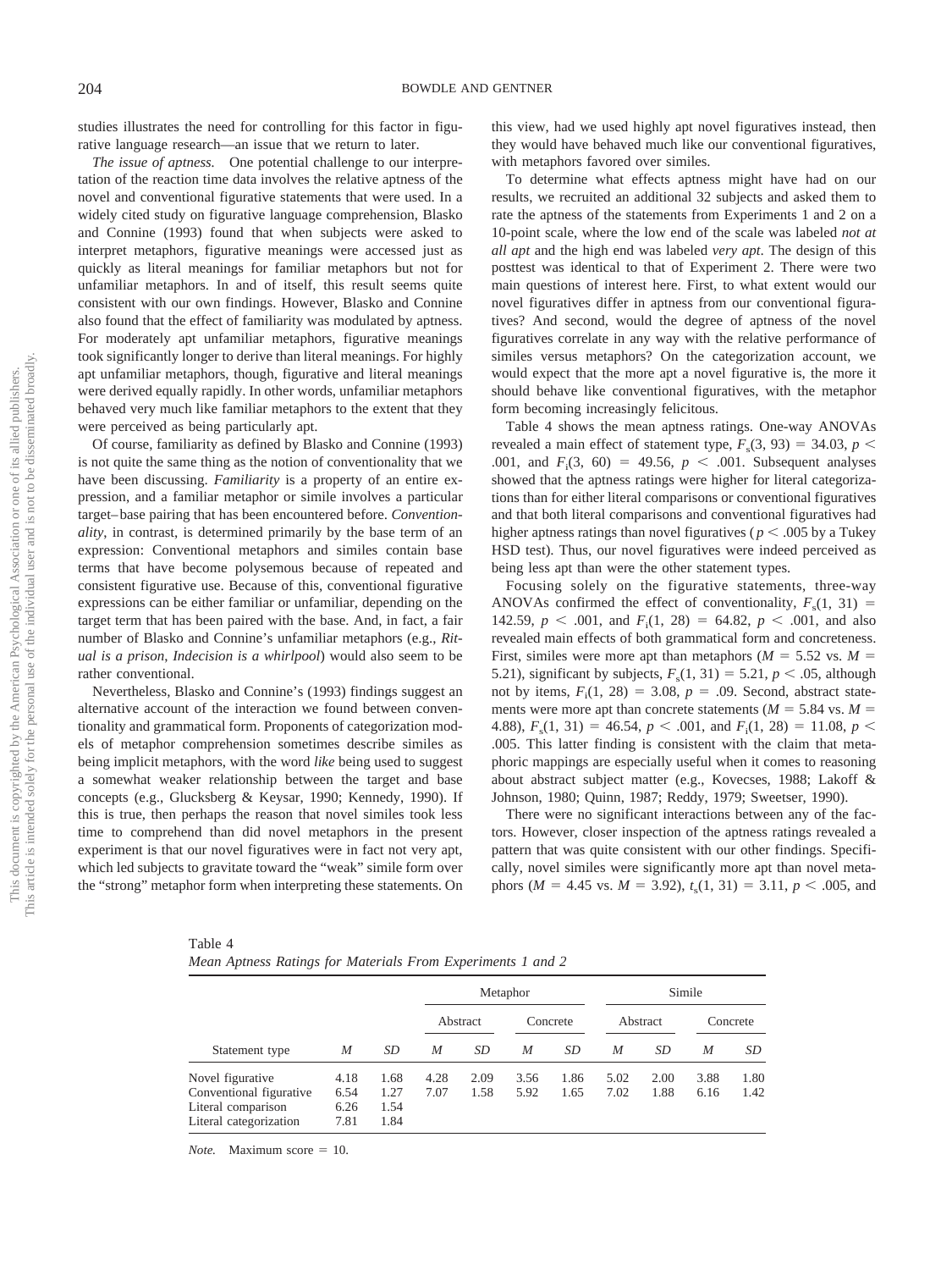$t_i(1, 15) = 2.35, p < .05$ . In contrast, conventional similes and metaphors were equally apt ( $M = 6.59$  and  $M = 6.50$ ). Again, according to the career of metaphor hypothesis, novel figuratives are processed strictly as comparisons, but conventional figuratives can be processed either as comparisons or as categorizations. Thus, it makes sense that the comparison form was rated as being more apt than the categorization form for novel figuratives whereas both forms were rated as being equally apt for conventional figuratives—a pattern of results that has also been obtained by Gokcesu and Bowdle (2003) using a very different set of novel and conventional similes and metaphors.

Turning now to the critical question of whether aptness could account for the relative performance of novel similes versus novel metaphors, we looked to see if there was a relationship between the aptness ratings of the novel figurative statements (averaging across the two grammatical forms) and the difference in latencies between the metaphor and simile forms (i.e., the reaction time for metaphors minus the reaction time for similes). We found no significant correlation between these two measures ( $r = -.13$ ,  $p =$ .64). This would argue against the position that aptness is a good predictor of the relative felicity of the metaphor form. Indeed, when we compared the reaction time data of the five most apt novel figuratives (mean aptness rating  $= 5.13$ ) with that of the five least-apt conventional figuratives (mean aptness rating  $= 5.53$ ), we found the same basic pattern that was obtained in Experiment 2. Specifically—and despite the roughly comparable aptness levels of these two sets of statements—the most apt novel figuratives were still comprehended faster as similes ( $M = 2,832$  ms) than as metaphors ( $M = 3,055$  ms), and the least apt conventional figuratives were still comprehended faster as metaphors  $(M = 1,880)$ ms) than as similes  $(M = 2,553 \text{ ms})$ .

We also decided to see if there might be a relationship between the aptness of the novel figurative statements and the grammatical form preference ratings obtained in Experiment 1, and the results of this analysis were even more telling: There was a significant *negative* correlation between aptness and subjects' preference for the categorization form ( $r = -.65$ ,  $p < .01$ ). In other words, the more apt a novel figurative statement was, the more strongly subjects preferred to phrase it as a simile instead of as a metaphor. This is exactly the opposite of the prediction made by the categorization account—namely, that the more apt a novel figurative is, the more it should behave like conventional figuratives. In summary, then, it would appear that our findings thus far cannot be explained in terms of aptness.

*Interpretations.* Although the comprehension time data was of primary interest in this experiment, we also examined subjects'

interpretations for processing clues. One structural characteristic that clearly distinguished some interpretations from others was whether the description was applied to the target term alone (*target-only predications*) or to both the target term and the base term (*double predications*). For example, given the figurative statement *An obsession is (like) a tumor*, the properties *grow inside you* and *cause harm* could be applied only to the target—as in "An obsession grows inside you and causes harm"— or to both the target and the base—as in "Both obsessions and tumors grow inside you and cause harm." This linguistic distinction may reflect an underlying distinction in comprehension strategies. Specifically, we suggest that double predications are an indication that a statement has been interpreted as a comparison rather than as a categorization. For example, given the literal comparison statement *A mop is like a broom*, the double predication "Both mops and brooms are used to clean floors" is a natural interpretation. However, given the literal categorization statement *A whale is a mammal*, the double predication "Both whales and mammals bear live young" seems odd relative to the target-only predication "Whales bear live young." Double predications may result from aligning two representations at roughly the same level of abstraction and highlighting common elements.

If these intuitions are correct, then double predications should be more typical of literal comparisons than of literal categorizations. More critically, double predications should follow the career of metaphor in two respects. First, double predications should be more typical of novel figuratives than of conventional figuratives. This follows from the claim that conventionalization results in a shift from comparison to categorization. Second, the relative proportion of double predications for metaphors and similes should depend on the conventionality of the statements. Specifically, if both novel metaphors and novel similes are interpreted as comparisons, then double predications should be equally common for both statement types. In contrast, if conventional metaphors are interpreted as categorizations but conventional similes may often be interpreted as comparisons, then double predications should be more common for conventional similes than for conventional metaphors.

Table 5 shows the mean proportions of double predications. One-way ANOVAs revealed a main effect of statement type,  $F_s(3, \mathbf{r})$ 93) = 48.61,  $p < .001$ , and  $F_i(3, 60) = 146.44$ ,  $p < .001$ . Subsequent analyses showed that proportion of double predications was significantly different across all four statement types, with literal comparisons having the highest proportion, followed in turn by novel figurative statements, conventional figurative statements, and literal class inclusions ( $p < .005$  by a Tukey HSD test).

| Table 5                                                  |  |
|----------------------------------------------------------|--|
| Mean Proportions of Double Predications for Experiment 2 |  |

|                                                                                             |                          |                          |            |            | Metaphor   |            |            |                 | Simile     |            |
|---------------------------------------------------------------------------------------------|--------------------------|--------------------------|------------|------------|------------|------------|------------|-----------------|------------|------------|
|                                                                                             |                          |                          |            | Abstract   |            | Concrete   |            | <b>Abstract</b> |            | Concrete   |
| Statement type                                                                              | M                        | SD                       | M          | SD         | M          | SD         | M          | SD              | M          | SD         |
| Novel figurative<br>Conventional figurative<br>Literal comparison<br>Literal categorization | .33<br>.24<br>.63<br>.05 | .29<br>.26<br>.40<br>.08 | .27<br>.23 | .32<br>.32 | .35<br>.21 | .35<br>.27 | .31<br>.19 | .34<br>.30      | .41<br>.32 | .35<br>.31 |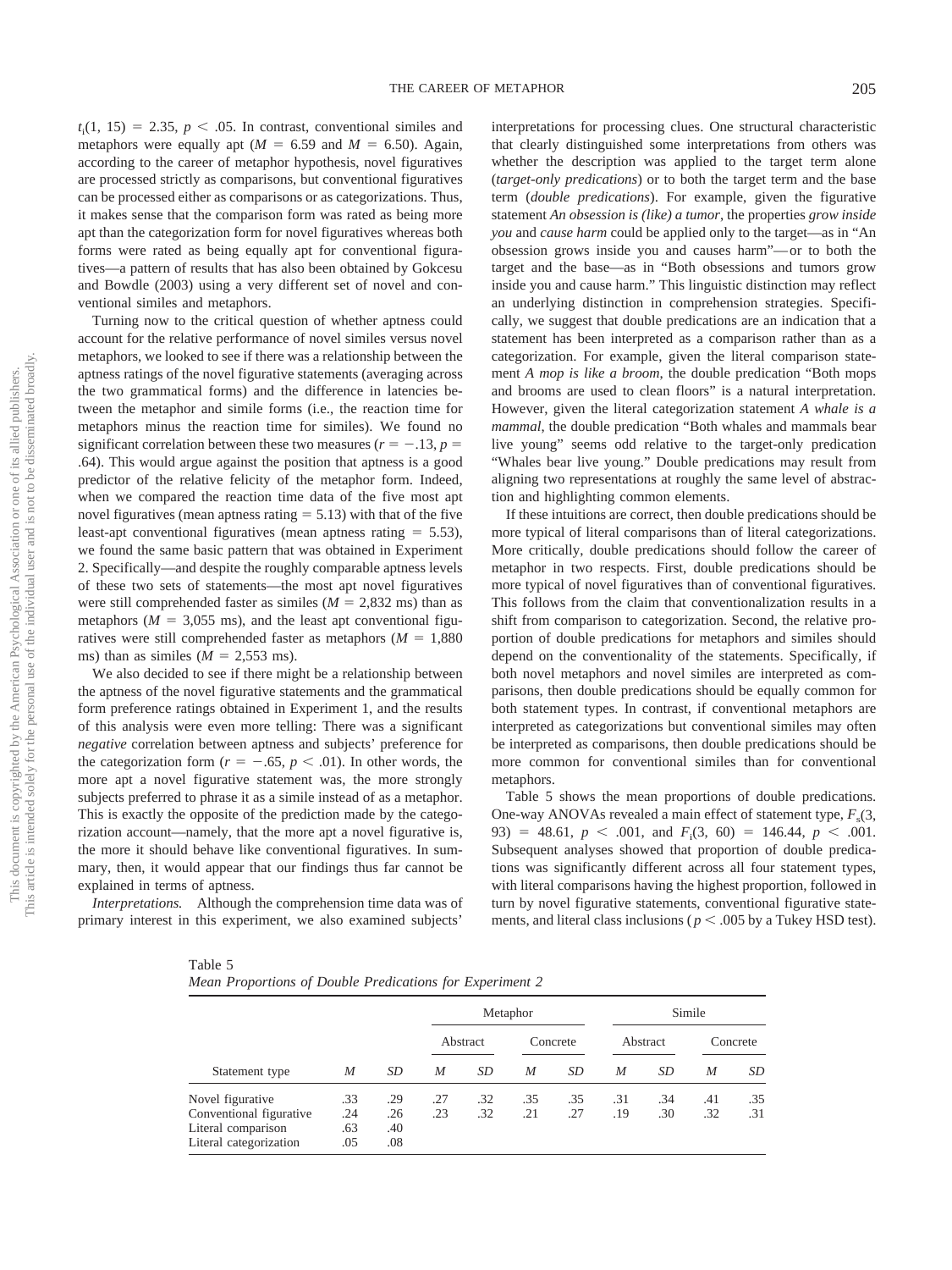Double predications were far more typical of literal comparisons than of literal class inclusions, suggesting that they may indeed serve as indicators of comparison processing. Further, as predicted by the career of metaphor hypothesis, double predications were more typical of novel figuratives than of conventional figuratives.

Focusing solely on the figurative statements, three-way ANOVAs confirmed the effect of conventionality,  $F_s(1, 31)$  = 16.53,  $p < .001$ , and  $F_1(1, 28) = 10.04$ ,  $p < .005$ , and also revealed a main effect of concreteness,  $F_s(1, 31) = 6.91, p < .025$ , and  $F_i(1, 28) = 5.41$ ,  $p < .05$ . The proportion of double predications was higher for concrete statements  $(M = .32)$  than for abstract statements  $(M = .25)$ . There was no main effect of grammatical form and no interactions.

As expected, double predications were equally frequent for novel metaphors ( $M = .31$ ) and novel similes ( $M = .36$ ). Contrary to our predictions, however, double predications were also equally frequent for conventional metaphors  $(M = .22)$  and conventional similes ( $M = .26$ ). To the extent that double predications serve as an indicator of comparison processing, this latter result is problematic for our claim that conventional metaphors are interpreted as categorizations but conventional similes may often be interpreted as comparisons. According to the career of metaphor hypothesis, both the domain-specific and domain-general meanings of a conventional base term are activated simultaneously during comprehension, and attempts to map each representation to the target concept are made in parallel. Alignments involving the domain-general meaning (vertical, category-like alignments) should typically be faster than those involving the domain-specific meaning (horizontal, comparison-like alignments). The simile form should promote the slower mode of mapping—that is, it should invite a comparison between the target and the literal base concept. This argument follows from the notion of grammatical concordance.

One possible explanation for the observation that double predications were equally common for conventional metaphors and similes is that vertical alignments are sufficiently fast relative to horizontal alignments that the simile form only forestalls the inevitable—namely, the completion of categorization processing before the completion of comparison processing. In other words, although the simile form may indeed divert processing resources from alignments between the target and the metaphoric category named by the base term, such mappings are still sufficiently fast to win during comprehension. This would also explain why conventional similes take longer to comprehend than do conventional metaphors. However, the present null result in the interpretation data by no means argues conclusively against our earlier claim that metaphors and similes may produce different mappings for conventional figuratives. Indeed, given that double predications were relatively infrequent in all figurative interpretations, this measure may not have been sensitive enough to illuminate such processing.

#### Experiment 3: In Vitro Conventionalization

The results of Experiments 1 and 2 support the claim that there is a shift in mode of alignment from comparison to categorization as metaphors are conventionalized. However, because these experiments simply contrasted novel and conventional figurative statements, they have not addressed one of the central tenets of the career of metaphor hypothesis—namely, that it is the initial process of comparison that brings about this shift. Although our evidence thus far strongly suggests that metaphoric categories are activated and applied during the comprehension of conventional figuratives, we cannot know for certain how the subjects in these experiments had acquired these metaphoric categories. Indeed, for many of the conventional figuratives, subjects may have learned the secondary, domain-general meanings of the base terms directly, either through exposure to the linguistic practices of their community or through explicit instruction, instead of having derived them over time through the successive metaphoric application of the original base concepts. Even so, we would still be left with the question of how such meanings arose in the first place.

In Experiment 3, we sought to directly test our claims about the creation of metaphoric categories by speeding up the process of conventionalization from years to minutes. According to the career of metaphor hypothesis, a metaphoric category is induced as a result of highlighting the common relational structure of the target and base concepts of a metaphor. If the same abstraction is repeatedly derived or activated in the context of the base as it is applied to other target concepts, then the abstraction will become lexicalized as a secondary sense of the base term. In this study, we gave subjects multiple examples of novel similes using the same base term. The question was whether such repeated experiences would induce a domain-general representation of the base term. If so, then further figurative statements using the base should behave less like comparisons and more like categorizations. Specifically, we predicted a shift in preference from the simile form to the metaphor form.

Experiment 3 was divided into two phases. In the study phase, subjects received triads of novel similes using the same base term. The first two similes in each triad contained different target terms but were similar in meaning. The third simile had a blank line in place of a target term. For example, a subject might receive the following set of novel similes:

(a) *An acrobat is like a butterfly.*

(b) *A figure skater is like a butterfly.*

(c) *\_\_\_\_\_\_\_\_\_\_ is like a butterfly.*

Subjects were asked to consider the meaning of the first two statements carefully and then to provide a target for the third statement that would make it similar in meaning to the first two. We hypothesized that this procedure would promote conventionalization of the novel base terms.

In the test phase, subjects received novel and conventional figurative statements in both the comparison (simile) form and the categorization (metaphor) form and were asked to indicate the strength of their preference for one form versus the other (as in Experiment 1). The key manipulation was that some of the novel figuratives in the test phase were truly new, while others used base terms previously seen in the triads of novel similes, combined with a new target term (e.g., *A ballerina is (like) a butterfly*). Our prediction was that subjects' preference for the metaphor form would be stronger when the novel base term had received the conventionalization manipulation than when it had not. On the surface, this prediction is counterintuitive—seeing a given base term in two similes might be expected to result in an increased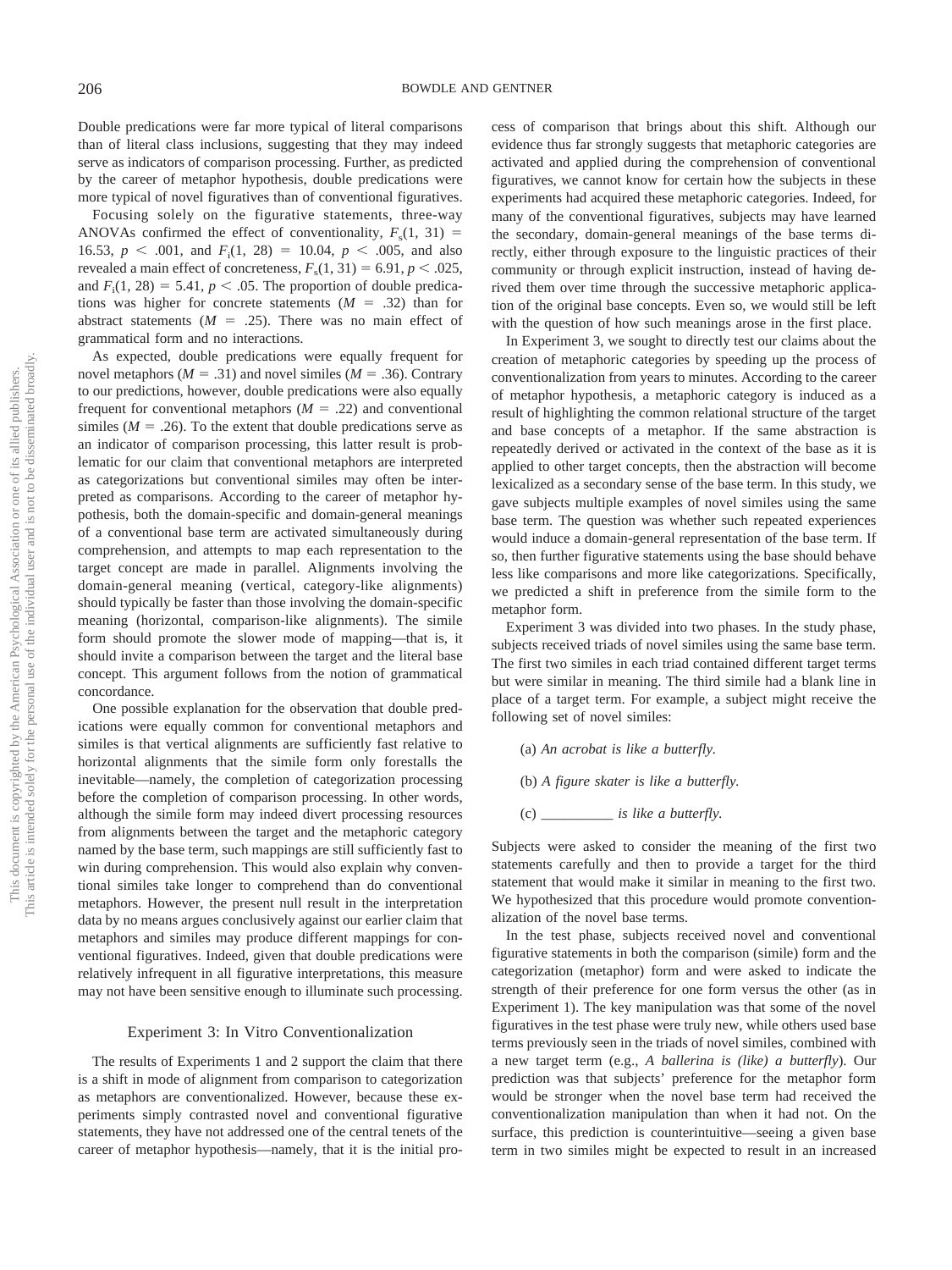preference for the simile form. Thus, the predicted shift from simile to metaphor for terms previously seen in the figurative triads would constitute strong support for the career of metaphor claim that metaphoric categories are created through comparison processing.

Such a shift could, however, occur for reasons other than schema abstraction. Having encountered a base term in one grammatical frame, subjects might simply prefer to see it in a different grammatical frame. To control for this possibility, we also included triads of literal comparisons. For example, subjects might see the following set of literal comparisons:

- (a) *A bee is like a butterfly.*
- (b) *A moth is like a butterfly.*
- (c) *\_\_\_\_\_\_\_\_\_\_ is like a butterfly.*

Some of the novel figurative statements in the test phase contained base terms from such triads of literal comparisons from the study phase. If subjects simply prefer placing old base terms in new grammatical frames, then when they receive *A ballerina is (like) a butterfly* in the test phase, they will shift toward the metaphor version if the base term was previously used in either metaphorical or literal triads. However, if the shift toward metaphor form results specifically from abstraction due to alignment, then having seen the base term in a triad of literal comparisons should have little or no influence on subjects' subsequent grammatical form preferences.

#### *Method*

*Subjects.* Forty-eight Northwestern University undergraduates participated in partial fulfillment of a course requirement. None had previously participated in any similar experiments.

*Materials and design.* On the basis of the results of the norming studies reported in Experiment 1, 24 novel figurative statements (mean conventionality rating  $= 3.52$ ) and 24 conventional figurative statements (mean conventionality rating  $= 7.61$ ) were selected. Each of these sets was further divided into 12 abstract and 12 concrete statements. As before, abstract statements were defined as containing target terms that were significantly less concrete than the base terms (mean difference in concreteness rat $ings = 5.77$ , and concrete statements were defined as containing target and base terms of approximately equivalent concreteness (mean difference in concreteness ratings  $= 0.51$ ). (Both abstract and concrete statements involved bases that were rated as highly concrete,  $M = 9.04$ .) To ensure that all of the figurative statements were interpretable, we used only those statements that were given the modal interpretation by at least half of the initial group of participants in the first norming study described in Experiment 1.

During the test phase of Experiment 3, each subject received all 48 figurative statements in both the comparison (simile) form and the categorization (metaphor) form. The key manipulation in this experiment occurred during the study phase, in which the 24 novel figurative statements described above were assigned to one of three study conditions. In the *simile* condition, the original base term was paired with two new target terms to create two new similes (e.g., *Doubt is like a tumor*, *A grudge is like a tumor*). The two new similes were similar in meaning to one another as well as to the novel statement seen during the subsequent test phase (e.g., *An obsession is (like) a tumor*). Half the pairs of similes contained abstract targets, and half contained concrete targets, to match the concreteness of the corresponding test-phase statements. In the *literal comparison* condition, the original base term was paired with two new target terms to create two literal comparisons (e.g., *A blister is like a tumor*, *An ulcer is like a tumor*). The two literal comparisons were similar in meaning to one another but different in meaning from the novel statement seen during the subsequent test phase. Finally, in the *no prior exposure* condition, subjects did not receive any statements using the original base term. The study condition assignment of the novel figurative statements was counterbalanced within and between subjects. Thus, each subject saw eight pairs of novel similes and eight pairs of literal comparisons. In addition, each subject saw eight pairs of conventional metaphors (unrelated to the conventional figuratives used in the test phase) and eight pairs of literal categorizations as filler items. The filler items were like the experimental items in that the statements in each pair used the same base term and were similar in meaning to one another. All pairs of statements were followed by a third statement with the same base term and grammatical form as the first two but with a blank space in place of a target term.

*Procedure.* Subjects were run in groups of 1-4. For the study phase, each subject was seated in a separate booth and given a booklet containing the 32 statement triads (two similar statements plus one incomplete statement) in a random order. Subjects were instructed that for each triad, they should read the first two statements carefully and then complete the third statement by writing a target term that would make it "similar in meaning to the first two." After subjects had completed the study phase, the booklets were removed and a 20-min filler task was administered.

For the test phase, each subject was given a new booklet containing the 48 figurative statements in a random order. The statements were presented in both the comparison (simile) form and the categorization (metaphor) form, with the two grammatical forms separated by a 10-point numerical scale. Half the subjects received the comparison forms on the left and the categorization forms on the right, and half received the statements in the reverse order. Subjects indicated which form— comparison or categorization—they felt was more natural or sensible for each pair by circling a number on the 10-point scale. They were told that the stronger their preference for the statement on the left, the closer their answer should be to 1, and the stronger their preference for the statement on the right, the closer their answer should be to 10.

#### *Results and Discussion*

Table 6 shows the mean grammatical form preference ratings from the test phase, transformed so that higher numbers indicate a preference for the categorization (metaphor) form over the comparison (simile) form. When subjects had previously seen a novel base term in three similes, their preference for expressing a new figurative statement using that term as a categorization was higher than when they had not previously seen the novel base term in any statements ( $M = 3.87$  vs.  $M = 3.52$ ). That is, the conventionalization manipulation led to greater acceptability of the metaphor form. In contrast, when subjects had previously seen a novel base term in three literal comparisons, their preference for expressing a

| Table 6 |  |                                                               |  |  |
|---------|--|---------------------------------------------------------------|--|--|
|         |  | Mean Preferences for the Categorization Form for Experiment 3 |  |  |

|                                      |      | Abstract | Concrete |      |  |
|--------------------------------------|------|----------|----------|------|--|
| Conventionality and initial exposure | M    | SD       | M        | SD   |  |
| Novel                                | 3.69 | 1.14     | 3.65     | 1.23 |  |
| Simile                               | 3.84 | 1.44     | 3.90     | 1.66 |  |
| Literal comparison                   | 3.66 | 1.33     | 3.58     | 1.27 |  |
| None                                 | 3.57 | 1.41     | 3.47     | 1.26 |  |
| Conventional                         | 6.16 | 1.28     | 6.10     | 1.26 |  |

*Note.* Maximum score  $= 10$ .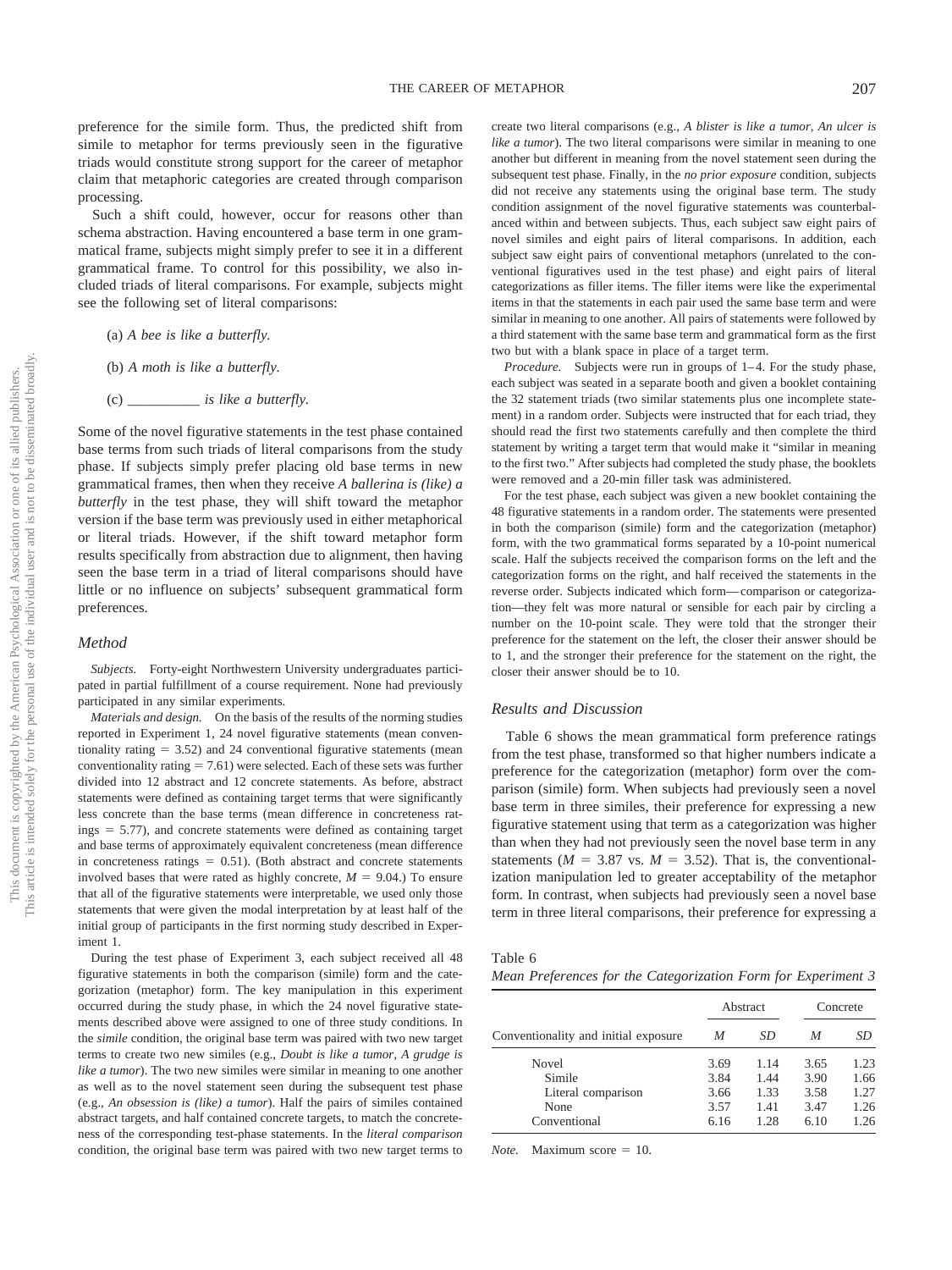new figurative statement using that term as a categorization (*M* 3.62) was unaffected relative to the baseline condition. These results are consistent with the career of metaphor claim that metaphoric categories are derived as a consequence of comparing the target and base of a novel figurative statement, which in turn allows for a shift toward categorization processing as the base term is conventionalized. Encountering a set of novel similes using the same base term encouraged the creation of an abstract schema as a kind of incipient secondary meaning of that term and led to a shift from the simile form to the metaphor form. Indeed, this finding is particularly striking when one considers that subjects only received three novel similes for any given base term in the study phase. Thus, although novel metaphor bases may typically take decades or centuries to become conventionalized (Zharikov & Gentner, 2002), the evolutionary path described by the career of metaphor hypothesis can be glimpsed even within a short time period when a base term is consistently aligned with a number of different targets.

We conducted 3 (study condition: simile, literal comparison, no prior exposure)  $\times$  2 (concreteness: abstract, concrete) ANOVAs on the subject and item means. (Both factors were within subject, initial exposure was within item, and concreteness was between items.) The predicted effect of initial exposure was confirmed, significant by subjects,  $F_s(2, 94) = 3.87, p < .05$ , although not by items,  $F_i(2, 44) = 2.48$ ,  $p = .09$ . The preference for the categorization (metaphor) form was significantly higher when the base terms had previously been seen in sets of novel similes than when the base terms had not previously been seen,  $t_s(47) = 2.67$ ,  $p <$ .025, and  $t_i(23) = 2.53$ ,  $p < .025$ . In contrast, when the base terms had previously been seen in sets of literal comparisons, the grammatical form preference ratings did not differ from those of the baseline condition. There was no main effect of concreteness, and no interaction between these two factors.

A 2 (conventionality: novel, conventional)  $\times$  2 (concreteness: abstract, concrete) ANOVA was also conducted on the subject and item means. (Both factors were within subject and between items.) The preference for the categorization (metaphor) form was higher for novel statements than for conventional statements,  $F_s(1, 47)$  = 214.51,  $p < .001$ , and  $F_i(1, 44) = 66.09$ ,  $p < .001$ . This result is as predicted by the career of metaphor hypothesis and replicates the findings of Experiment 1. There was no main effect of concreteness and no interaction between these two factors.

#### General Discussion

We have made two basic claims about how metaphors are comprehended. First, we have argued that metaphor can be viewed as a species of analogy. And second, we have proposed that there is a shift in mode of alignment as metaphors are conventionalized—the career of metaphor hypothesis. Novel metaphors are processed as comparisons, in which the target concept is structurally aligned with the literal base concept. Over time, though, multiple figurative comparisons can lead to the creation of abstract metaphoric categories as secondary senses of the base terms. Once a base term reaches this level of conventionality, target concepts can be vertically aligned with the abstract relational schema named by the base term during comprehension.

Our results provide converging evidence for the claim that there is a shift in mode of alignment from comparison to categorization as metaphors are conventionalized. In Experiments 1 and 2, we found four kinds of evidence for this shift. First, subjects' preference for the categorization (metaphor) form over the comparison (simile) form increased as they moved from novel to conventional figurative statements. Second, there was a corresponding decrease in comprehension time, consistent with the idea that vertical alignment, which becomes possible for conventional metaphors because of their abstract categorical senses, is typically faster than horizontal alignment, which involves a more complex negotiation between the representations. Third, we found that for novel figuratives, similes (which invite comparison processing) were comprehended more rapidly than metaphors (which invite categorization processing), whereas the reverse was true for conventional figuratives. (It is worth noting that these findings, unlike the overall speedup with conventionality, cannot be attributed simply to some general increase in frequency and accessibility.) And fourth, the proportion of double predications in subjects' interpretations—a likely indicator of comparison processing— decreased from novel to conventional figuratives.

In Experiment 3 we took the further step of attempting to induce conventionalization in the lab. We found that repeated exposure to novel similes using the same base term resulted in a shift toward using the metaphor form in subsequent statements. In other words, there was a shift from the comparison form to the categorization form. There is no reason to suppose that subjects were aware of this choice; they simply found it more natural— evidence for the induction of an abstraction due to multiple consistent alignments over the same base.

Our findings also support the more complex corollary claim that whereas novel figuratives are processed strictly as comparisons, conventional figuratives, being polysemous, can be processed either as comparisons or as categorizations. Experiment 1 showed that subjects strongly preferred the comparison form for expressing novel figuratives but showed no strong preference for metaphors versus similes when expressing conventional figuratives. And in Experiment 2, we found that although the comparison form was significantly more apt than the categorization form for novel figuratives, both forms were equally apt for conventional figuratives.

In summary, our findings suggest that whether figurative statements are processed as comparisons or as categorizations will depend critically on two factors: the conventionality of the base term and—in the case of conventional expressions—the grammatical form of the statement. It is important to note that all the above effects held regardless of whether the target was abstract or concrete, which offers further evidence for the generality of our claims.

# *From Birth to Death: Extending the Career of Metaphor*

Thus far, we have described the career of metaphor hypothesis in terms of two levels of conventionality—novel and conventional. However, the dimension of conventionality should be regarded as continuous rather than discreet. Some conventional metaphors are more conventional than others—the more salient the domaingeneral meaning of the base term, the more conventional the metaphor. Conventional metaphors can be distinguished not only in terms of whether the base term evokes an abstract metaphoric category but also in terms of how this abstraction is related to the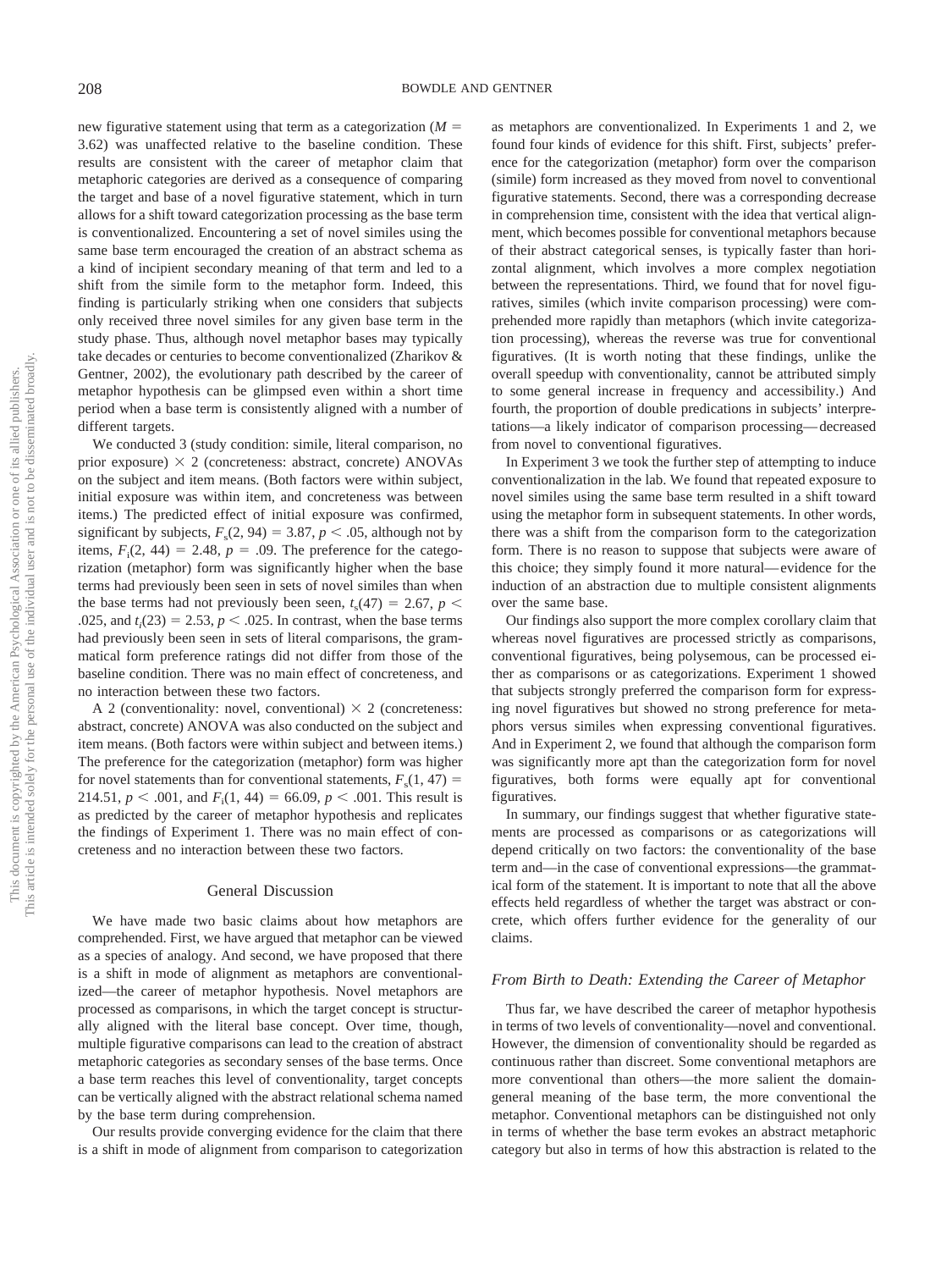literal base concept. Figure 4 shows four possible classes of metaphors that follow from this theoretical framework. As discussed earlier, novel metaphors involve base terms that refer to a domain-specific concept; they will therefore be interpreted as comparisons, or horizontal alignments between the target and base representations. Conventional metaphors, whose base terms refer both to a literal concept and to an associated metaphoric category, can be interpreted either as comparisons, by horizontally aligning the target concept with the literal base concept, or as categorizations, by vertically aligning the target concept with the metaphoric category. However, the career of metaphor does not end here. The evolution may continue until the metaphoric category has lost any sense of connection with the original base concept—that is, until it has become a dead metaphor. Such expressions have lost all sense of metaphoricity.

Figure 4 shows two possible types of dead metaphors. *Dead<sub>1</sub> metaphors* are similar to conventional metaphors, except that the two representations evoked by the base term are no longer semantically linked. That is, dead, base terms are homonymous rather than polysemous. For example, consider the statement *A university is a culture of knowledge*. Here, the word *culture* refers to a particular heritage or society, and its use seems quite literal. In fact, this sense of *culture* is a metaphoric extension of another commonly known sense of the word: "a preparation for growth" (as in *the culture of the vine* or *bacteria culture*). However, these two meanings no longer seem related. This is perhaps because a once-domain-general metaphoric category has, through repeated application to the realm of human affairs, acquired new domainspecific features related to social groups. Indeed, such semantic

reinstantiations of metaphoric categories may constitute the primary way in which conventional metaphors evolve into dead. metaphors.

In contrast to dead<sub>1</sub> metaphors, *dead<sub>2</sub> metaphors* involve base terms that refer only to a derived metaphoric category—the original base concept no longer exists. An example of this is the dead, base term *blockbuster* (as in *The movie* Star Wars *was a blockbuster*), which means "anything that is highly effective or successful." Although this meaning of *blockbuster* is highly familiar, most people are unaware that this word originally referred to a very large bomb that could demolish an entire city block.

Both kinds of dead metaphors should be processed strictly as categorizations, by aligning the target concept with the metaphoric category named by the base term. The original base concept will either seem irrelevant (dead<sub>1</sub> metaphors) or else will no longer be available (dead<sub>2</sub> metaphors). The linguistic behavior of dead metaphors backs up this processing claim. Such statements often can be phrased *only* as metaphors—the simile form seems infelicitous. For example, most hearers would probably reject the statements *A university is like a culture of knowledge* and *The movie* Star Wars *was like a blockbuster* as misleading. After all, a university *is* a culture of knowledge, and the movie *Star Wars was* a blockbuster. Thus, dead metaphors represent the logical conclusion to the shift from comparison to categorization described by the career of metaphor hypothesis.

A few caveats are worth mentioning. First, the degree of conventionality of any given metaphor will vary across speakers and contexts at any given point in time. Second, we suspect that additional processes enter into the final stages of the career of



*Figure 4.* The career of metaphor.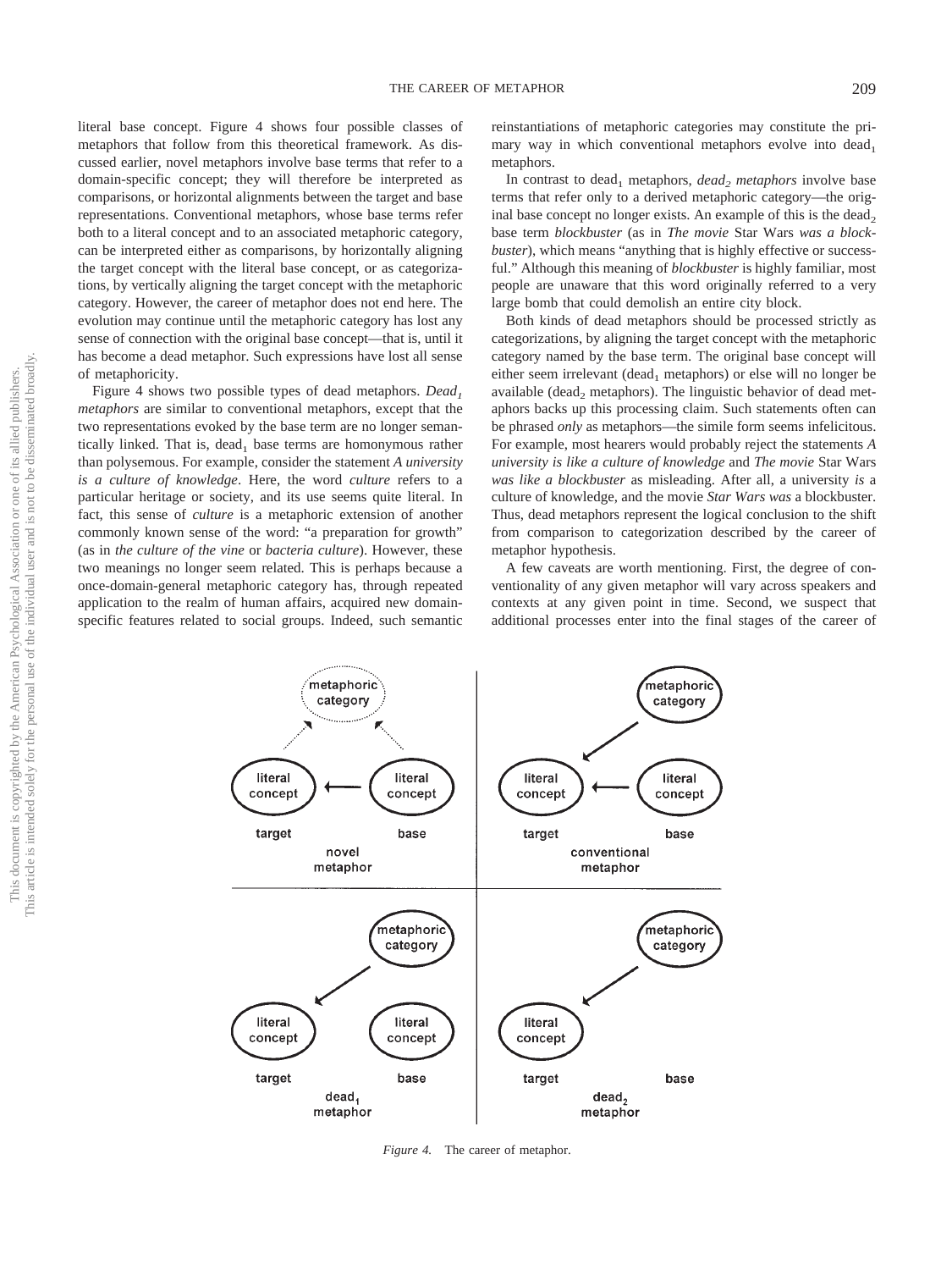metaphor. Thus, the move from novel to conventional metaphors will be accomplished via the abstraction and lexicalization of metaphoric categories, as described by the career of metaphor hypothesis and will occur for individual speakers. However, the move from conventional to dead metaphors (or from dead<sub>1</sub> metaphors to dead<sub>2</sub> metaphors) will be accomplished via the loss of semantic associations between the original and derived base representations (or the loss of the literal base concepts themselves); this type of "forgetting" will tend to occur across generations of speakers.

## *Methodological Implications*

Our findings point to significant limitations of the current research. With few exceptions, metaphor researchers have generalized their findings without regard for the conventionality of the materials and often without regard to whether the metaphor or the simile form was used. Our finding that novel and conventional metaphors and similes invoke different comprehension strategies implies that conventionality and grammatical form are factors that must be controlled.

To illustrate these methodological concerns, Table 7 summarizes five recent studies in terms of (a) the proportion of conventional figurative statements used and (b) the predominant grammatical form (metaphor or simile) of the figurative statements. The proportion of conventional figuratives was determined by checking the definitions of the base terms in *Merriam-Webster's Collegiate Dictionary* (1996). Statements containing base terms that were associated with two relevant definitions—a specific literal concept and a related metaphoric category—were counted as conventional. For example, the conventional base term *pawn* (as in *A soldier is a pawn*) is defined as both "one of the chessmen of least value having the power to move forward ordinarily one square at a time, to capture only diagonally forward, and to be promoted to any piece except a king upon reaching the eighth rank" and "one that can be used to further the purposes of another" (*Merriam-Webster's Collegiate Dictionary*, 1996, p. 853). The validity of this check was confirmed by applying it to the figurative statements used in the present experiments. Only 25% of the novel base terms referred both to a specific literal concept and to a related metaphoric category, whereas 88% of the conventional base terms were associated with two such definitions. This is consistent with subjects' ratings of these materials in the stimulus pretest (see Experiment 1).

As Table 7 makes clear, there is little consistency across these studies in the materials used, although conventional figuratives

Table 7 *Summary of Materials Used in Six Recent Studies of Metaphor*

| Study                    | $\frac{0}{0}$<br>conventional<br>statements | Predominant<br>form |
|--------------------------|---------------------------------------------|---------------------|
| Glucksberg et al. (1997) | 83                                          | Metaphor            |
| Allbritton et al. (1995) | 85                                          | Metaphor            |
| Onishi & Murphy (1993)   | 75                                          | Metaphor            |
| Tourangeau & Rips (1991) | 17                                          | Metaphor            |
| Gentner & Clement (1988) | 29                                          | Simile              |
| Ortony et al. (1985)     | 72                                          | Simile              |

seem to be favored over novel figuratives and metaphors over similes. Nevertheless, these studies have been used to argue for different models of metaphor comprehension and in some cases have even generated contradictory results (e.g., compare Ortony, Vondruska, Foss, & Jones, 1985, with Tourangeau & Rips, 1991). Although other factors are no doubt involved, differences in both the conventionality and the grammatical form of the materials used in these studies may have contributed to these disagreements and discrepancies.

The above discussion is not meant to proscribe studies that focus exclusively on one type of figurative statement. Such studies have their place. For example, if one wishes to examine the comprehension processes involved during the reading of poetry, then novel figuratives will be a more appropriate subject matter than conventional figuratives. Likewise, if one wishes to examine figurative language in everyday speech, then conventional metaphors will tend to predominate. Our point is simply that the conclusions of such studies should be appropriately delimited. The representations and processes involved in figurative language comprehension will depend on both conventionality and grammatical form.

# *Metaphoric Mappings*

We have argued that metaphor is best treated as a species of analogy and processed by structural alignment and projection. Nevertheless, there is a shift in mode of alignment as one moves from novel to conventional figurative statements. We now consider two additional questions about metaphor comprehension from the perspective of the present theoretical framework.

*Are metaphoric mappings established directly or indirectly?* Most traditional theories of language processing hold that language is fundamentally literal. Because metaphors such as *Love is a rose* are literally false—love is not *really* a rose—they have often been treated as deviations from linguistic norms. More specifically, it has been claimed that metaphors violate conversational maxims of communication and therefore require special comprehension strategies (e.g., H. H. Clark & Lucy, 1975; Grice, 1975, 1978; Searle, 1979). On this view— commonly referred to as *the standard pragmatic view*—metaphors are not interpreted directly. Rather, the hearer invokes a sequence of processing stages that gives priority to literal meaning: (a) Derive a literal interpretation of the statement, (b) assess the soundness of the literal interpretation given the context of the statement, and (c) derive a metaphoric interpretation if the literal one is found to be defective. Metaphoric mappings are only attempted if literal ones cannot be established.

This approach to metaphor comprehension has largely fallen out of favor, primarily because a number of studies have failed to support two key predictions of the standard pragmatic view. First, if literal interpretations always precede metaphoric interpretations, then metaphors should require additional processing time over literal statements. Given sufficient context, however, metaphors often take no longer to read than literal statements (e.g., Inhoff, Lima, & Carroll, 1984; Ortony, Schallert, Reynolds, & Antos, 1978; Shinjo & Myers, 1987). Second, if literal interpretations are obligatory, then metaphoric interpretations should be sought only when literal ones are defective. However, metaphoric meanings often seem to be generated even when contextually appropriate literal meanings can be found (e.g., Gildea & Glucksberg, 1983; Glucksberg, Gildea, & Bookin, 1982; Keysar, 1989).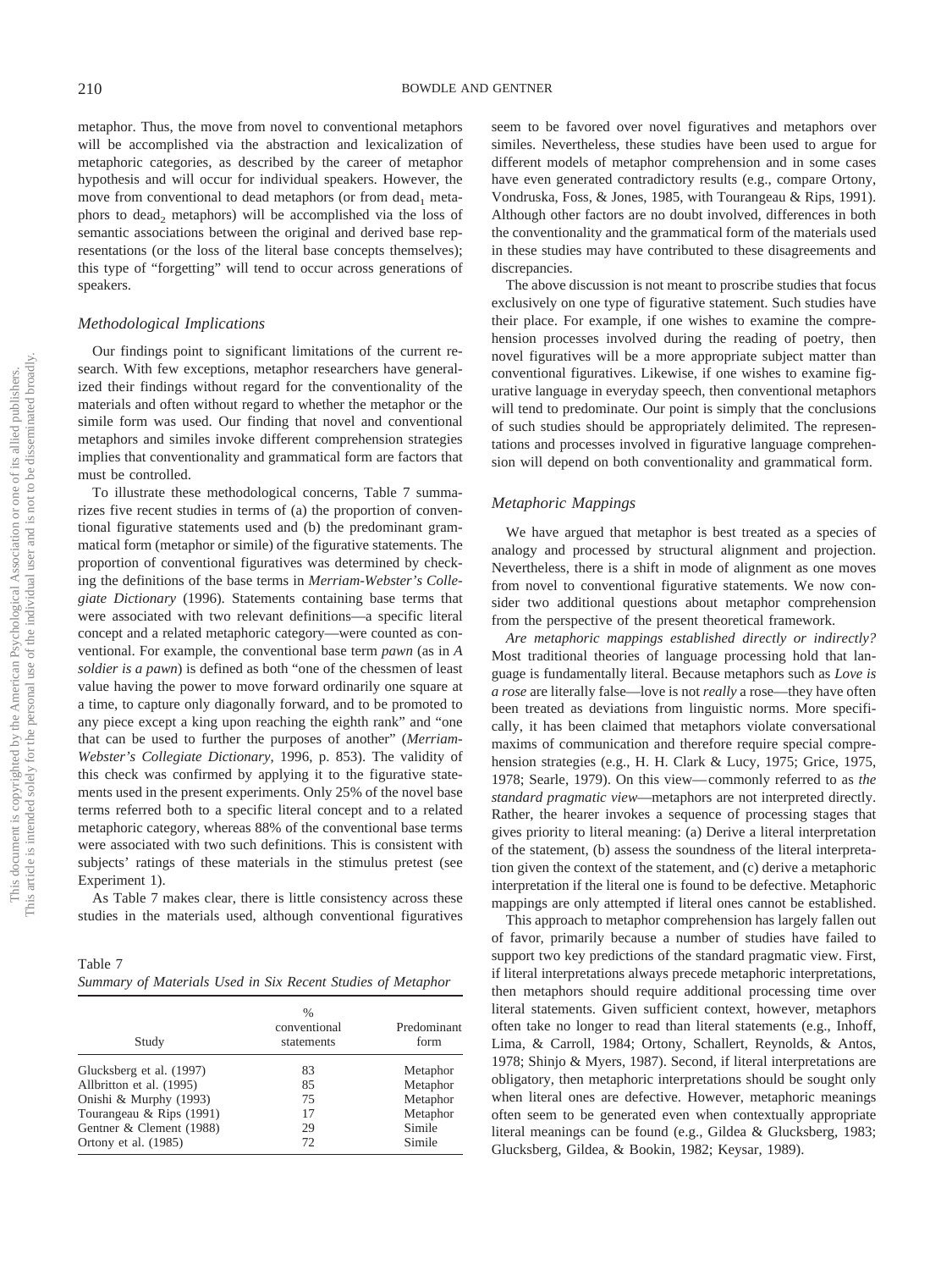On the basis of such results, it is now commonly claimed that metaphors are interpreted directly and moreover that the processes involved in comprehending literal and metaphoric language are essentially the same (e.g., Rumelhart, 1979). In most of the above studies, however, the metaphors under consideration were fairly conventional (e.g., Dascal, 1987; Lakoff, 1986). Given this, several researchers have recently suggested that these processing claims may apply only to conventional figurative statements, which can be interpreted by accessing prestored metaphoric meanings. In contrast, the comprehension of novel figurative statements may indeed involve a sequential process, in which the intended metaphoric meaning is derived only once it has been determined that the literal meaning of the base term cannot be sensibly applied to the target (e.g., Blank, 1988; Giora, 1997; Turner & Katz, 1997). On this view, conventional figuratives are interpreted as directly as literal language, but novel figuratives are interpreted indirectly.

Nevertheless, we believe that equating conventionality with directness of processing may be an oversimplification and at any rate is not necessary to explain differences in comprehension times for novel and conventional figuratives. Regardless of whether the mappings are established directly or indirectly, there is already reason to expect that conventional figuratives will be comprehended more rapidly than novel figuratives. As discussed earlier, conventional metaphoric categories will contain fewer predicates than the literal concepts they were derived from, and a higher proportion of these predicates can be mapped to relevant target concepts. Therefore, aligning a target with a metaphoric category will be computationally less costly than aligning a target with a literal base concept. Without invoking the distinction between direct and indirect processing, this explains why conventional figuratives are generally easier to interpret than novel figuratives. This also explains our finding that conventional metaphors, which invite aligning a metaphoric category with the target, are easier to interpret than conventional similes, which invite aligning a literal base concept with the target.

However, the relative complexity of mappings involving different base representations cannot explain our finding that novel similes were comprehended more rapidly than novel metaphors, because both involve novel base terms, which refer only to domain-specific concepts. Rather, we explained this effect in terms of grammatical concordance. When novel figuratives are phrased as metaphors, comprehension will initially be thwarted—the metaphor form invites categorization, but there is no metaphoric category associated with the base. The hearer must reinterpret the metaphor as a comparison between the literal target and base concepts. In contrast, when such statements are phrased as similes, comprehension will be unimpeded—the simile form invites comparison, which is concordant with the mode of alignment required by novel figuratives.

Another way that the direct–indirect dichotomy is an oversimplification is that it ignores the possibility that figurative interpretations can be derived in parallel with literal interpretations. SME, for example, readily derives two or three interpretations for a given comparison—which may be literal, figurative, or a mix. To borrow Gentner and Bowdle's (2001) example, if a friend from Kenya tells you "My neighbor is a lion," you might compute two possible interpretations: "He lives near a formidable person" and "He lives near a large tawny carnivore." Which interpretation you choose will depend not on the relative literality of the two meanings but rather on their fit to your prior knowledge and to the current context, as well as on their relative salience.

The picture that emerges, then, is slightly more complex than the direct–indirect discussion suggests. Figurative language comprehension can involve either direct or indirect processing. However, sequential processing is not predicted by conventionality alone but rather by both conventionality and grammatical form. For conventional figurative statements, comprehension will generally be direct: Conventional metaphors are processed as direct categorizations, and conventional similes are often processed as direct comparisons. For novel figurative statements, comprehension may be either direct or indirect depending on grammatical form: Whereas novel similes are processed as direct comparisons, novel metaphors are processed as indirect comparisons. Note, however, that this indirect processing is not due to an inability to find a meaningful mapping between the literal base concept and the target, as suggested by other accounts. Rather, it stems from the fact that the metaphor form leads to a search for a nonexistent metaphoric category.

Of course, this raises an intriguing question: If novel similes, but not novel metaphors, are processed directly, why would anyone select the metaphor form over the simile form for novel figuratives, as is often the case in poetry? The answer, we believe, is that the metaphor form may lend additional pragmatic force to the statement. Because novel metaphors will initially give the hearer pause, they should call more attention to themselves than novel similes and may therefore be taken more seriously. Indeed, the very presumption inherent in the use of a novel metaphor—that a metaphoric category already exists—may increase the salience of the abstraction once it is arrived at. This possibility is supported by a recent study by Roberts and Kreuz (1994), who had people evaluate the discourse goals accomplished by using different figures of speech, including metaphor, simile, hyperbole, irony, and so on. Not surprisingly, Roberts and Kreuz found that metaphor and simile were highly similar in terms of the discourse goals they satisfied. However, one of the primary differences between these two figures concerned the goal "to add interest": Metaphors were more than three times as likely to elicit this goal as were similes. That is, metaphors were seen as having greater pragmatic force.

One implication of this view is that paraphrasing novel similes as metaphors—that is, expressing figurative comparisons as if they were categorizations—is an acquired communicative strategy requiring a certain level of metalinguistic awareness. If so, then it should be expected that young children will have far more difficulty understanding novel metaphors than novel similes. In fact, this does appear to be the case. For example, Reynolds and Ortony (1980) found that children were more likely to select appropriate figurative conclusions to stories when the correct alternative was phrased as a simile than when it was phrased as a metaphor. Likewise, Vosniadou, Ortony, Reynolds, and Wilson (1984) found that children were better able to enact the meanings of figurative statements when the comparison term *like* was present (e.g., *Sally was like a bird flying to her nest*) than when it was absent (e.g., *Sally was a bird flying to her nest*), and Gentner (1988) found that preschool children who failed to understand the metaphor form (e.g., *Plant stems are drinking straws*) could readily interpret the simile (e.g., *Plant stems are like drinking straws*). These develop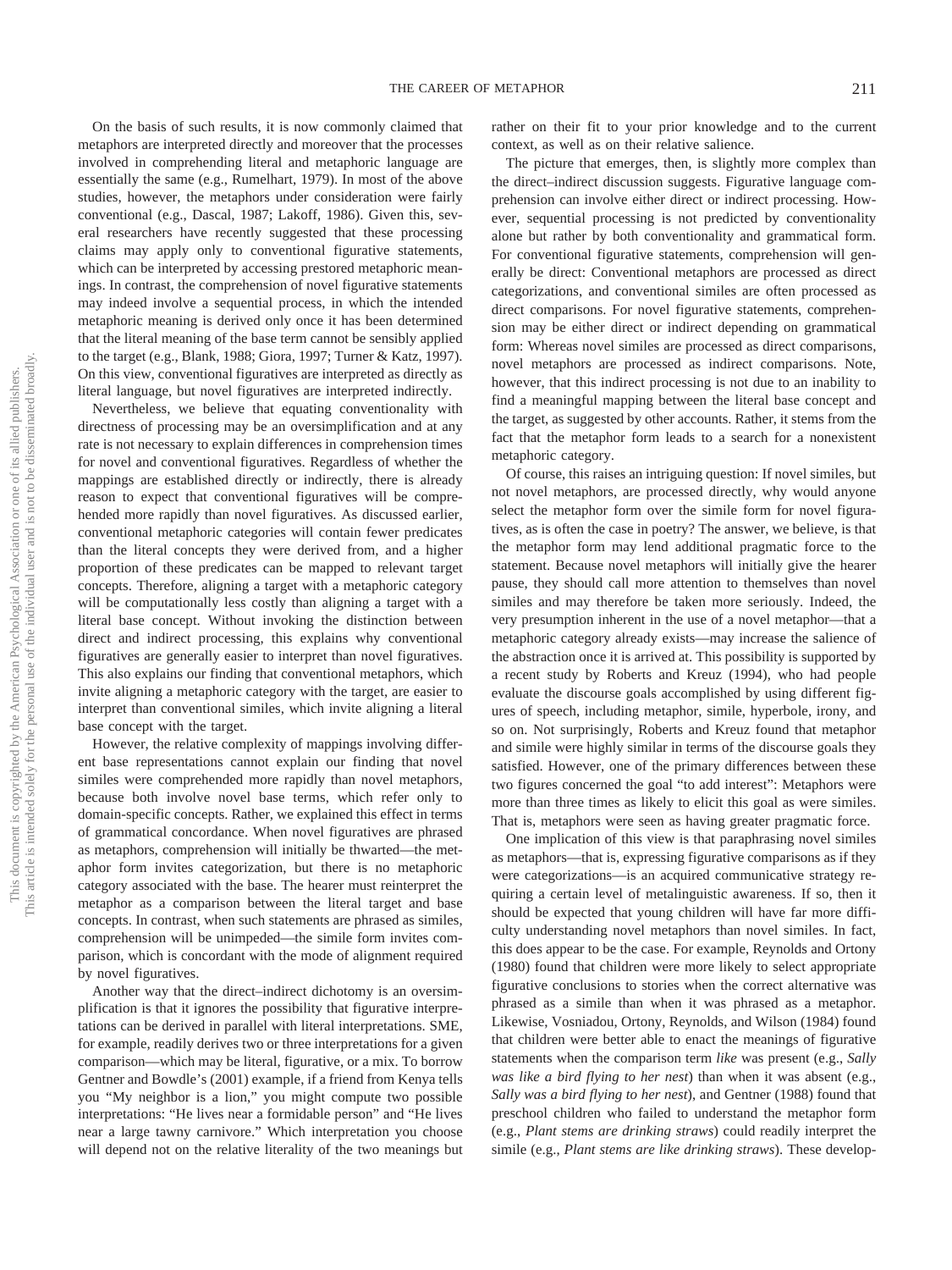mental findings add support to our claim that novel metaphoric mappings are processed as comparisons.

*Are metaphoric mappings established at a local or global level?* Thus far, we have discussed metaphoric mappings as if they operate between individual target and base representations. However, a growing body of evidence suggests that metaphors may often set up mappings between entire conceptual domains or semantic fields. In a historical analysis of English metaphors, Lehrer (1978) found that multiple metaphors relating separate semantic fields tend to enter the language at approximately the same time. For example, most English metaphors describing personality in terms of texture (e.g., *He has a rough personality*, *She's a smooth person*) appeared contemporaneously. Similarly, Keil (1986) found that children tend to shift suddenly from a period in which no metaphors relating two conceptual domains are understood to a period in which most are understood. Extending this finding to adult cognition, Kelly and Keil (1987) demonstrated that metaphor comprehension can affect the similarity of concepts never explicitly presented together but which belong to the same domains as previously juxtaposed concepts. Exposure to metaphors such as *The New Yorker is the quiche of newspapers and magazines* produced an increase in the rated similarity of analogous pairs of concepts that formed appropriate metaphors (e.g., *National Enquirer–rotten egg*) and a decrease in the similarity of pairs that formed inappropriate metaphors (e.g., *National Enquirer–steak and potatoes*).

Thus, the comprehension of individual metaphors may set up extended mappings between the target and base domains. Note that the existence of such global mappings is difficult to reconcile with localist theories of metaphor, including traditional comparison models and more recent categorization models, which ignore the possibility of large-scale domain interactions. If comprehension involves finding matches between sets of independent features for the target and base concepts or begins by abstracting a domaingeneral category from the base concept, then there is no reason to expect that further specific concepts from the base domain will be mapped to the target domain. However, extended metaphoric mappings can be accommodated by structure-mapping theory and other models of analogical reasoning. This is because such models specify alignments between relational structures. To the extent that concepts are often understood at least partly in terms of relations to other concepts within a particular domain of knowledge (e.g., Barr & Caplan, 1987; Gentner, 1982; Gentner & Kurtz, in press; Murphy & Medin, 1985), metaphoric mappings can be expected to extend beyond the named target and base concepts to more global conceptual systems. This can be seen in our earlier illustration of how the metaphor *Socrates was a midwife* would be interpreted according to structure-mapping theory— correspondences were established not only between the concepts *Socrates* and *midwife* but also between *student* and *mother* and between *idea* and *child*, additional concepts related to the metaphoric structure.

What happens to such extended metaphoric mappings once they have been established? Certainly, these mappings could be used to motivate further figurative expressions using other pairs of concepts from the target and base domains, as suggested by the studies by Lehrer (1978), Keil (1986), and Kelly and Keil (1987). Lakoff and his colleagues (Lakoff, 1987; Lakoff & Johnson, 1980, 1999; Lakoff & Turner, 1989) have taken a stronger position on this issue. They claimed that once established, extended metaphoric mappings become a permanent part of long-term memory and are automatically invoked when reasoning with concepts from the target domain. Indeed, these authors have argued that such mappings are necessary in that abstract domains of knowledge can be conceptualized only in terms of more concrete or experiential ones (see also Kovecses, 1988; Quinn, 1987; Reddy, 1979; Sweetser, 1990). For example, consider the following set of familiar expressions, all of which may be used to talk about love and relationships: "Look *how far we've come*," "It's been *a long, bumpy road*," "We're *at a crossroads*," "We may have to *go our separate ways*," "Our marriage is *on the rocks*," and "We're *spinning our wheels*." According to Lakoff and Johnson (1980), each of these expressions reflects an underlying and widely shared mapping between the abstract domain of love and the concrete domain of journeys, in which entities from the target domain (e.g., the lovers, their common goals, their relationship) are systematically associated with entities from the base domain (e.g., travelers, destinations, vehicles). Not only does this extended metaphoric mapping allow for the production and comprehension of expressions such as the above, but it also actively grounds our understanding of love to a significant degree.

Whether abstract concepts can be understood only metaphorically is an important but highly controversial issue (for recent discussions, see Gibbs, 1996; Murphy, 1996, 1997). Of more immediate interest is the claim that many common figurative expressions are comprehended by accessing more global crossdomain mappings. Again, the analogical approach to metaphor comprehension allows for individual novel metaphors to set up extended mappings between the target and base domains, and for these extended mappings to inspire additional novel expressions. Further, such clusters of expressions may persist in the language, at least to the extent that they remain informative.

It seems likely that the ability of any of these metaphors to invoke large-scale domain interactions may reduce as they become conventionalized. This is because, unlike novel metaphors, conventional metaphors can be processed as categorizations, by aligning the target concept with a metaphoric category named by the base. Often, such metaphoric categories are relatively domain general and make little if any contact with other concepts from the literal base domain. Thus, conventional metaphors will often be processed more locally than novel metaphors. In other words, many of the familiar expressions studied by Lakoff and his colleagues (Lakoff, 1986; Lakoff & Johnson, 1980; e.g., "It's been a long, bumpy road," "We're at a crossroads") may not always be understood in terms of preexisting mappings between specific concepts from the target and base domains.

This prediction has already been confirmed in a study by Gentner and Boronat (1992). Subjects were given passages containing extended metaphors based on themes such as *A debate is a race*. The last sentence of each passage was either a novel or a conventional metaphor and was either a consistent extension of the metaphor of the passage or an extension of an alternative metaphor. When the final metaphor was novel, subjects were faster to read the sentence when it was consistent with the metaphoric context than when it was not. When the final metaphor was conventional, however, there was no difference in reading times between the two conditions.

Of course, this is not to say that conventional metaphors will never invoke extended metaphoric mappings. Some conventional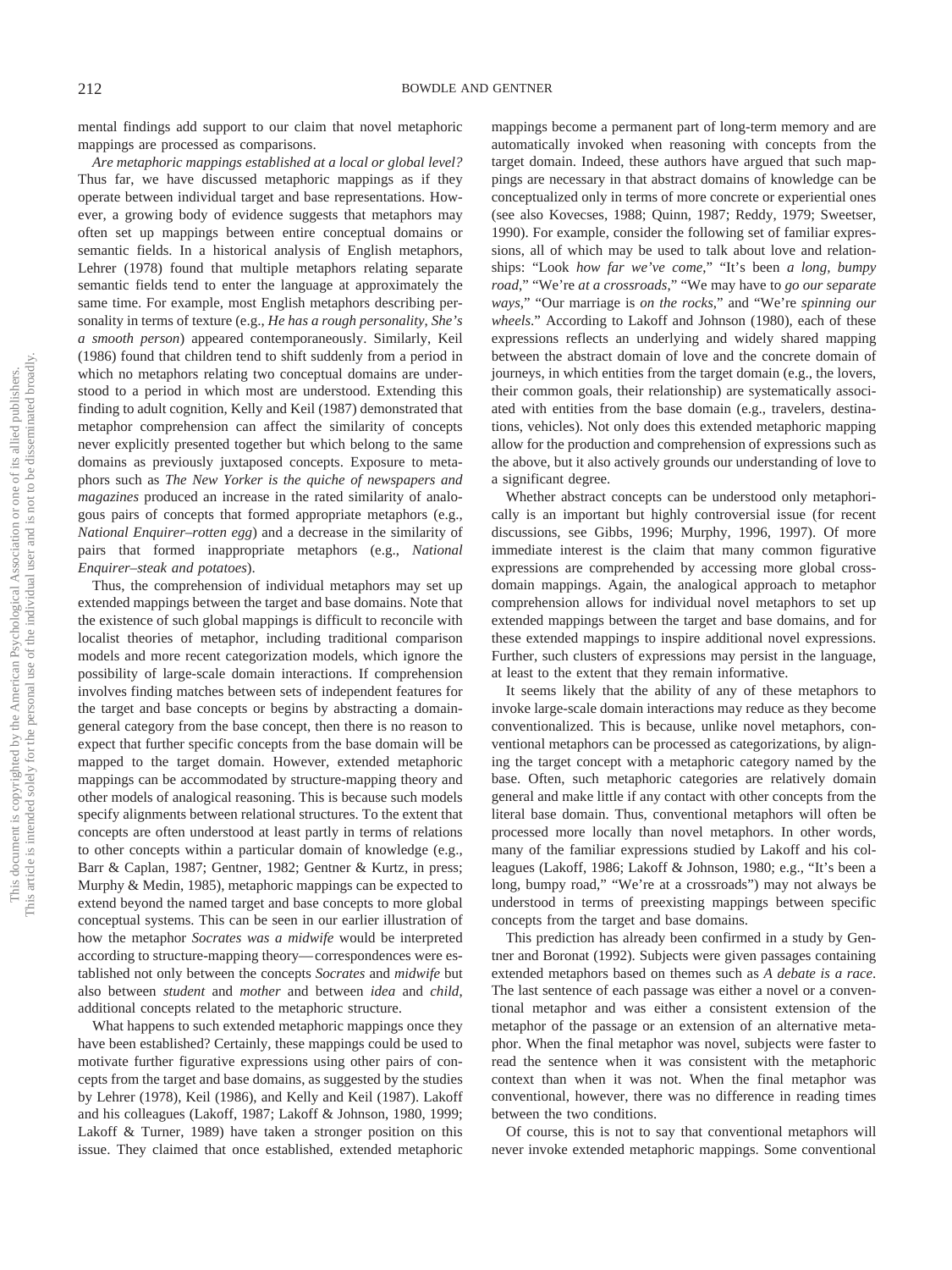systems, such as space–time mappings, appear to operate with considerable global coherence (Boroditsky, 2000; Gentner, Imai, & Boroditsky, 2002; McGlone & Harding, 1998). Further, conventional base terms like *crossroads* retain a degree of polysemy, referring both to a literal concept and to an associated metaphoric category. This means that although local categorization processing may generally be favored during the comprehension of conventional metaphors, comparison processing involving a global alignment is still possible. Under what circumstances might this occur? One likely set of circumstances would involve increasing the salience of the domain relations that participate in the mapping. This could be accomplished if a conventional metaphor is embedded in a discourse context that includes other figurative expressions that consistently link the target and base domains. The present research suggests an even simpler way to invoke an extended metaphoric mapping of a conventional metaphor, even when encountered in isolation. Specifically, if the metaphor is paraphrased as a simile—that is, as a comparison—then a much richer analogy may be drawn. In essence, the simile form lays bare the original alignment from which the familiar expression was born.

#### Conclusion

The career of metaphor hypothesis offers a unified theoretical framework for the study of metaphor. It reconciles the seemingly opposing intuitions behind traditional comparison models of metaphor comprehension and more recent categorization models. Moreover, it provides a mechanism for the metaphoric generation of polysemous words and renders explicit the processing differences between metaphors at different levels of conventionality. Finally, it suggests that whether metaphors are processed directly or indirectly and whether they operate at the level of individual concepts or entire conceptual domains will depend both on their degree of conventionality and on their grammatical form.

#### References

- Aisenman, R. A. (1999). Structure-mapping and the simile-metaphor preference. *Metaphor and Symbol, 14,* 45–51.
- Allbritton, D. W., McKoon, G., & Gerrig, R. J. (1995). Metaphor-based schemas and text representations: Making connections through conceptual metaphors. *Journal of Experimental Psychology: Learning, Memory, and Cognition, 21,* 612– 625.
- Barr, R. A., & Caplan, L. J. (1987). Category representations and their implications for category structure. *Memory & Cognition, 15, 397-418*.
- Barsalou, L. (1983). Ad hoc categories. *Memory & Cognition, 11,* 211– 227.
- Barsalou, L. W. (1987). The instability of graded structure: Implications for the nature of concepts. In U. Neisser (Ed.), *Concepts and conceptual development* (pp. 101–140). Cambridge, England: Cambridge University Press.
- Bassok, M., & Holyoak, K. J. (1989). Interdomain transfer between isomorphic topics in algebra and physics. *Journal of Experimental Psychology: Learning, Memory, and Cognition, 15,* 153–166.
- Black, M. (1962). *Models and metaphors*. Ithaca, NY: Cornell University.
- Blank, G. D. (1988). Metaphors in the lexicon. *Metaphor and Symbolic Activity, 3,* 21–36.
- Blasko, D. G., & Connine, C. M. (1993). Effects of familiarity and aptness on metaphor processing. *Journal of Experimental Psychology: Learning, Memory and Cognition, 19,* 295–308.
- Boroditsky, L. (2000). Metaphoric structuring: Understanding time through spatial metaphors. *Cognition, 75,* 1–27.
- Bowdle, B. F. (1998). *Conventionality, polysemy, and metaphor comprehension*. Unpublished doctoral dissertation, Northwestern University, Evanston, IL.
- Bowdle, B. F., & Gentner, D. (1995, November). *The career of metaphor*. Poster session presented at the Thirty-Sixth Annual Meeting of the Psychonomic Society, Los Angeles, CA.
- Bowdle, B. F., & Gentner, D. (1997). Informativity and asymmetry in comparisons. *Cognitive Psychology, 34,* 244 –286.
- Boyd, R. (1979). Metaphor and theory change: What is "metaphor" a metaphor for? In A. Ortony (Ed.), *Metaphor and thought* (pp. 356 – 408). Cambridge, England: Cambridge University Press.
- Brooks, L. R. (1978). Non analytic concept formation and memory for instances. In E. Rosch & B. B. Lloyd (Eds.), *Cognition and categorization* (pp. 169 –211). Hillsdale, NJ: Erlbaum.
- Brown, A. L., Kane, M. J., & Echols, C. H. (1986). Young children's mental models determine analogical transfer across problems with a common goal structure. *Cognitive Development, 1,* 103–121.
- Clark, E. V. (1992). Conventionality and contrast: Pragmatic principles with lexical consequences. In A. Lehrer & E. F. Kittay (Eds.), *Frames, fields, and contrasts* (pp. 171–188). Hillsdale, NJ: Erlbaum.
- Clark, H. H., & Lucy, P. (1975). Understanding what is meant from what is said: A study in conversationally conveyed requests. *Journal of Verbal Learning and Verbal Behavior, 14,* 56 –72.
- Clement, C. A., Mawby, R., & Giles, D. E. (1994). The effects of manifest relational similarity on analog retrieval. *Journal of Memory and Language, 33,* 396 – 420.
- Connor, K., & Kogan, N. (1980). Topic-vehicle relations in metaphor: The issue of asymmetry. In R. P. Honeck & R. R. Hoffman (Eds.), *Cognition and figurative language* (pp. 283–308). Hillsdale, NJ: Erlbaum.
- Cooke, N. J., & Bartha, M. C. (1992). An empirical investigation of psychological metaphor. *Metaphor and Symbolic Activity, 7,* 215–235.
- Dascal, M. (1987). Defending literal meaning. *Cognitive Science, 11,* 259 –281.
- Duncker, K. (1945). On problem-solving (L. S. Lees, Trans.). *Psychological Monographs, 58*(5, Whole No. 270). (Original work published 1935)
- Estill, R. B., & Kemper, S. (1982). Interpreting idioms*. Journal of Psycholinguistic Research, 11,* 559 –568.
- Falkenhainer, B., Forbus, K. D., & Gentner, D. (1989). The structuremapping engine: Algorithm and examples. *Artificial Intelligence, 41,*  $1 - 63$
- Forbus, K. D., Gentner, D., & Law, K. (1995). MAC/FAC: A model of similarity-based retrieval. *Cognitive Science, 19,* 141–205.
- Gentner, D. (1982). Are scientific analogies metaphors? In D. Miall (Ed.), *Metaphor: Problems and perspectives* (pp. 106 –132). Brighton, England: Harvester Press.
- Gentner, D. (1983). Structure-mapping: A theoretical framework for analogy. *Cognitive Science, 7,* 155–170.
- Gentner, D. (1988). Metaphor as structure mapping: The relational shift. *Child Development, 59,* 47–59.
- Gentner, D. (in press). The development of relational category knowledge. In L. Gershkoff-Stowe & D. Rakison (Eds.), *Building object categories in developmental time*. Mahwah, NJ: Erlbaum.
- Gentner, D., & Boronat, C. B. (1992). *Metaphor as mapping.* Paper presented at the Workshop on Metaphor, Tel Aviv, Israel.
- Gentner, D., & Bowdle, B. F. (2001). Convention, form, and figurative language processing. *Metaphor and Symbol, 16,* 223–247.
- Gentner, D., Bowdle, B., Wolff, P., & Boronat, C. (2001). Metaphor is like analogy. In D. Gentner, K. J. Holyoak, & B. Kokinov (Eds.), *The analogical mind: Perspectives from cognitive science* (pp. 199 –253). Cambridge, MA: MIT Press.
- Gentner, D., & Clement, C. A. (1988). Evidence for relational selectivity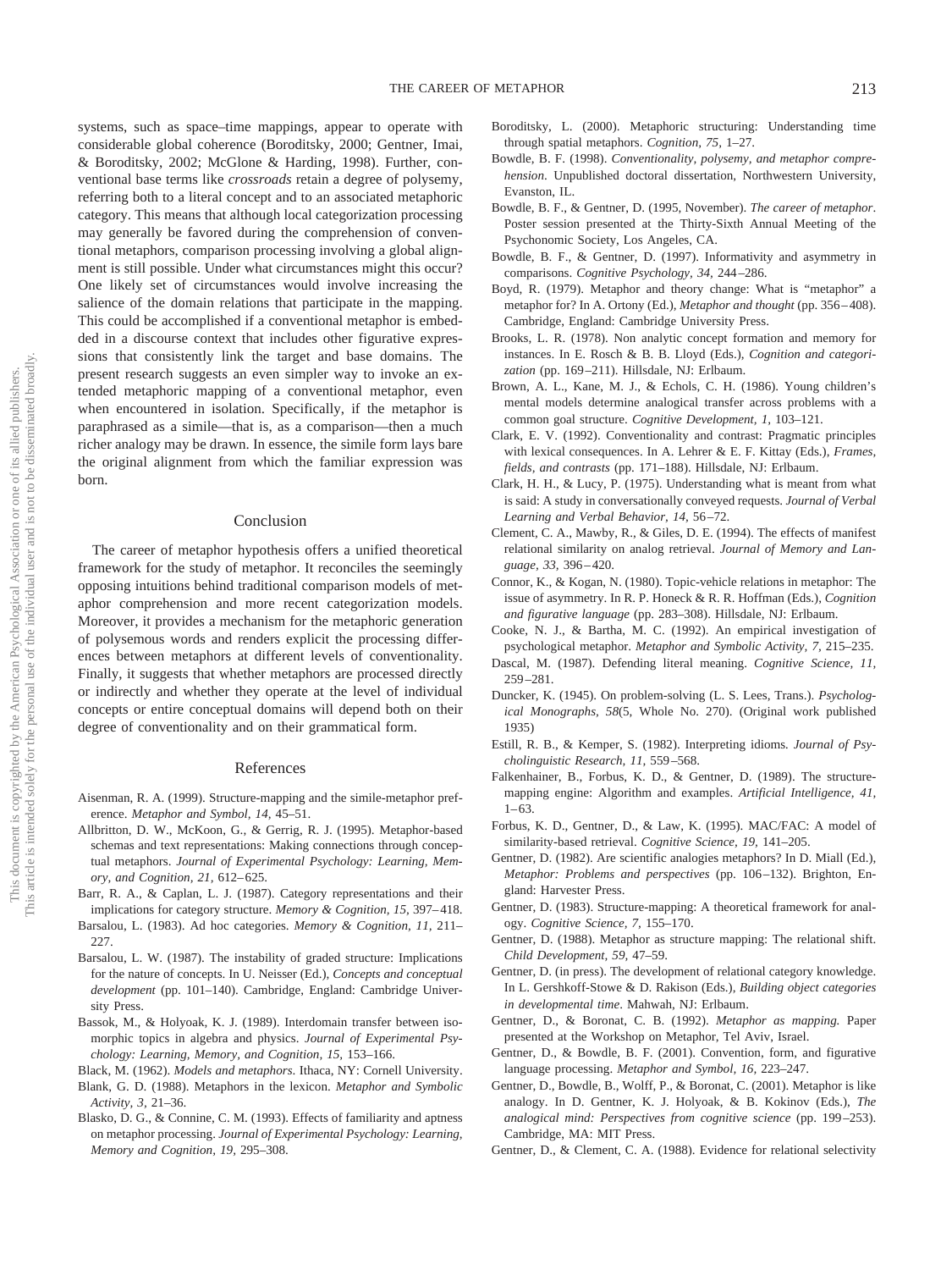in interpreting analogy and metaphor. In G. H. Bower (Ed.), *The psychology of learning and motivation* (pp. 307–358). New York: Academic Press.

- Gentner, D., & Grudin, J. (1985). The evolution of mental metaphors in psychology: A 90-year retrospective. *American Psychologist, 40,* 181– 192.
- Gentner, D., Imai, M., & Boroditsky, L. (2002). As time goes by: Evidence for two systems in processing space  $\rightarrow$  time metaphors. *Language and Cognitive Processes, 17,* 537–565.
- Gentner, D., & Kurtz, K. J. (in press). Relational categories. In W. Ahn, R. L. Goldstone, B. C. Love, A. B. Markman, & P. Wolff (Eds.), *Categorization inside and outside of the lab: Festschrift in Honor of Douglas L. Medin.* Washington, DC: American Psychological Association.
- Gentner, D., Loewenstein, J., & Thompson, L. (2003). Learning and transfer: A general role for analogical encoding. *Journal of Educational Psychology, 95,* 393– 408.
- Gentner, D., & Markman, A. B. (1997). Structure mapping in analogy and similarity. *American Psychologist, 52,* 45–56.
- Gentner, D., & Wolff, P. (1997). Alignment in the processing of metaphor. *Journal of Memory and Language, 37,* 331–355.
- Gernsbacher, M. A., Keysar, B., & Robertson, R. R. (1995, November). *The role of suppression in metaphor interpretation*. Paper presented at the Thirty-Sixth Annual Meeting of the Psychonomic Society, Los Angeles, CA.
- Gibb, H., & Wales, R. (1990). Metaphor or simile: Psychological determinants of the differential use of each sentence form. *Metaphor and Symbolic Activity, 5,* 199 –213.
- Gibbs, R. W. (1992). Categorization and metaphor understanding. *Psychological Review, 99,* 572–577.
- Gibbs, R. W. (1994). *The poetics of mind*. Cambridge, England: Cambridge University Press.
- Gibbs, R. W., Jr. (1996). Why many concepts are metaphorical. *Cognition, 61,* 309 –319.
- Gick, M. L., & Holyoak, K. J. (1983). Schema induction and analogical transfer. *Cognitive Psychology, 15,* 1–38.
- Gildea, P., & Glucksberg, S. (1983). On understanding metaphor: The role of context*. Journal of Verbal Learning and Verbal Behavior, 22,* 577– 590.
- Giora, R. (1997). Understanding figurative and literal language: The graded salience hypothesis. *Cognitive Linguistics, 8,* 183–206.
- Glicksohn, J. (1994). Putting interaction theory to the empirical test: Some promising results. *Pragmatics and Cognition,* 223–235.
- Glucksberg, S., Gildea, P., & Bookin, H. B. (1982). On understanding nonliteral speech: Can people ignore metaphors? *Journal of Verbal Learning and Verbal Behavior, 21,* 85–98.
- Glucksberg, S., & Keysar, B. (1990). Understanding metaphorical comparisons: Beyond similarity. *Psychological Review, 97,* 3–18.
- Glucksberg, S., McGlone, M. S., & Manfredi, D. (1997). Property attribution in metaphor comprehension. *Journal of Memory and Language, 36,*  $50 - 67$ .
- Gokcesu, B. S., & Bowdle, B. F. (2003, August). *Conventionality, similarity, and the metaphor/simile distinction*. Poster session presented at the 25th Annual Conference of the Cognitive Science Society, Boston, MA.
- Graesser, A., Long, D., & Mio, J. (1989). What are the cognitive and conceptual components of humorous texts? *Poetics, 18,* 143–164.
- Gregory, M. E., & Mergler, N. L. (1990). Metaphor comprehension: In search of literal truth, possible truth, and metaphoricity. *Metaphor and Symbolic Activity, 5,* 151–173.
- Grice, H. P. (1975). Logic and conversation. In P. Cole & J. L. Morgan (Eds.), *Syntax and semantics: Vol. 3. Speech acts* (pp. 41–58). New York: Academic Press.
- Grice, H. P. (1978). Further notes on logic and conversation. In P. Cole

(Ed.), *Syntax and semantics: Vol. 7. Pragmatics* (pp. 113–127)*.* New York: Academic Press.

- Hoffman, R. R. (1980). Metaphor in science. In R. P. Honeck & R. R. Hoffman (Eds.), *Cognition and figurative language* (pp. 393-423). Hillsdale, NJ: Erlbaum.
- Holyoak, K. J., & Thagard, P. (1995). *Mental leaps*. Cambridge, MA: MIT Press.
- Honeck, R. P., Kibler, C. T., & Firment, M. J. (1987). Figurative language and psychological views of categorization: Two ships in the night? In R. E. Haskell (Ed.), *Cognition and symbolic structures: The psychology of metaphoric transformation* (pp. 103–120). Norwood, NJ: Ablex.
- Indurkhya, B. (1987). Approximate semantic transference: A computational theory of metaphor and analogy. *Cognitive Science*, 11, 445-480.
- Inhoff, A. W., Lima, S. D., & Carroll, P. J. (1984). Contextual effects on metaphor comprehension in reading. *Memory & Cognition, 12,* 558 – 567.
- Jameson, J., & Gentner, D. (2003). Mundane comparisons can facilitate relational understanding. In R. Alterman & D. Kirsh (Eds.), *Proceedings of the Twenty-Fifth Annual Meeting of the Cognitive Science Society* (pp. 611– 615)*.* Mahwah, NJ: Erlbaum.
- Johnson, A. T. (1996). Comprehension of metaphors and similes: A reaction time study. *Metaphor and Symbolic Activity, 11,* 145–159.
- Johnson, M. G., & Malgady, R. G. (1979). Some cognitive aspects of figurative language: Association and metaphor. *Journal of Psycholinguistic Research, 8,* 249 –265.
- Johnson, M. G., & Malgady, R. G. (1980). Toward a perceptual theory of metaphoric comprehension. In R. P. Honeck & R. R. Hoffman (Eds.), *Cognition and figurative language* (pp. 259 –282). Hillsdale, NJ: Erlbaum.
- Katz, A. N. (1982). Metaphoric relationships: The role of feature saliency. *Journal of Psycholinguistic Research, 11,* 283–296.
- Katz, A. N. (1989). On choosing the vehicles of metaphors: Referential concreteness, semantic distances, and individual differences. *Journal of Memory and Language, 28,* 486 – 499.
- Katz, A. N., Paivio, A., Marschark, M., & Clark, J. M. (1988). Norms for 204 literary and 260 nonliterary metaphors on 10 psychological dimensions. *Metaphor and Symbolic Activity, 3,* 191–214.
- Keil, F. C. (1986). Conceptual domains and the acquisition of metaphor. *Cognitive Development, 1,* 73–96.
- Kelly, M., & Keil, F. C. (1987). Conceptual domains and the comprehension of metaphor. *Metaphor and Symbolic Activity, 2,* 33–51.
- Kennedy, J. M. (1982). Metaphor in pictures. *Perception, 11*, 589-605.
- Kennedy, J. M. (1990). Metaphor—Its intellectual basis. *Metaphor and Symbolic Activity, 5,* 115–123.
- Keysar, B. (1989). On the functional equivalence of literal and metaphorical interpretations in discourse. *Journal of Memory and Language, 28,* 375–385.
- Kittay, E. F., & Lehrer, A. (1981). Semantic fields and the structure of metaphor. *Studies in Language*, 5, 31-63.
- Kotovsky, L., & Gentner, D. (1996). Comparison and categorization in the development of relational similarity. *Child Development, 67,* 2797– 2822.
- Kovecses, Z. (1988). *The language of love*. Lewisburg, PA: Bucknell University.
- Kuhn, T. S. (1979). Metaphor in science. In A. Ortony (Ed.), *Metaphor and thought* (pp. 409 – 419). Cambridge, England: Cambridge University Press.
- Lakoff, G. (1986). The meaning of literal. *Metaphor and Symbolic Activity, 1,* 291–296.
- Lakoff, G. (1987). *Women, fire, and dangerous things*. Chicago: University of Chicago.
- Lakoff, G., & Johnson, M. (1980). *Metaphors we live by*. Chicago: University of Chicago.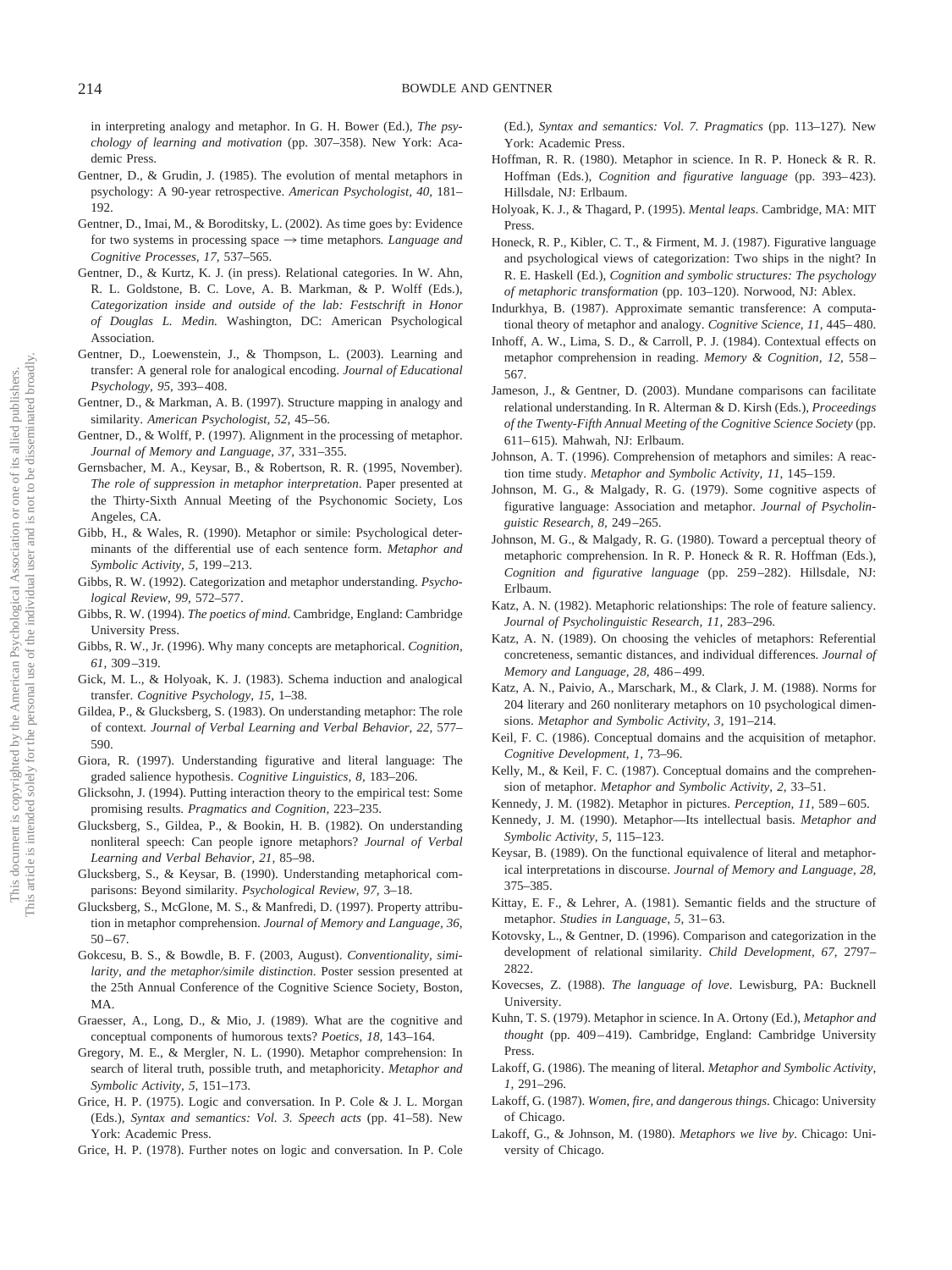- Lakoff, G., & Johnson, M. (1999). *Philosophy in the flesh*. New York: Basic Books.
- Lakoff, G., & Turner, M. (1989). *More than cool reason: A field guide to poetic metaphor*. Chicago: University of Chicago.
- Lehrer, A. (1978). Structures of the lexicon and transfer of meaning. *Lingua, 45,* 95–123.
- Lehrer, A. (1990). Polysemy, conventionality, and the structure of the lexicon. *Cognitive Linguistics, 1,* 207–246.
- Malgady, R. G., & Johnson, M. G. (1976). Modifiers in metaphors: Effects of constituent phrase similarity on the interpretation of figurative sentences. *Journal of Psycholinguistic Research, 5,* 43–52.
- Malgady, R. G., & Johnson, M. G. (1980). Measurement of figurative language: Semantic feature models of comprehension and appreciation. In R. P. Honeck & R. R. Hoffman (Eds.), *Cognition and figurative language* (pp. 239 –258). Hillsdale, NJ: Erlbaum.
- Markman, A. B., & Gentner, D. (1993). Structural alignment during similarity comparisons. *Cognitive Psychology*, 25, 431-467.
- Markman, A. B., & Gentner, D. (2000). Structure-mapping in the comparison process. *American Journal of Psychology, 113,* 501–538*.*
- Marschark, M., Katz, A., & Paivio, A. (1983). Dimensions of metaphor. *Journal of Psycholinguistic Research, 12,* 17– 40.
- McGlone, M. S., & Harding, J. L. (1998). Back (or forward?) to the future: The role of perspective in temporal language comprehension. *Journal of Experimental Psychology: Learning, Memory, and Cognition, 24,* 1211– 1223.
- Medin, D. L., Goldstone, R. L., & Gentner, D. (1993). Respects for similarity. *Psychological Review, 100,* 254 –278.
- Medin, D. L., & Schaffer, M. M. (1978). Context theory of classification learning. *Psychological Review, 85,* 207–238.
- *Merriam-Webster's collegiate dictionary* (10th ed.) (1996). Springfield, MA: Merriam-Webster.
- Miller, G. A. (1979). Images and models, similes and metaphors. In A. Ortony (Ed.), *Metaphor and thought* (1st ed., pp. 202–250). Cambridge, England: Cambridge University Press.
- Murphy, G. L. (1996). On metaphoric representation. *Cognition, 60,* 173– 204.
- Murphy, G. L. (1997). Reasons to doubt the present evidence for metaphoric representation. *Cognition, 62,* 99 –108.
- Murphy, G. L., & Medin, D. L. (1985). The role of theories in conceptual coherence. *Psychological Review, 92,* 289 –316.
- Nosofsky, R. M. (1986). Attention, similarity, and the identificationcategorization relationship. *Journal of Experimental Psychology: General, 115,* 39 –57.
- Novick, L. R., & Holyoak, K. J. (1991). Mathematical problem solving by analogy. *Journal of Experimental Psychology: Learning, Memory, and Cognition, 17,* 398 – 415.
- Nunberg, G. (1979). The non-uniqueness of semantic solutions: Polysemy. *Linguistics and Philosophy, 3,* 143–184.
- Onishi, K. H., & Murphy, G. L. (1993). Metaphoric reference: When metaphors are not understood as easily as literal expressions. *Memory & Cognition, 21,* 763–772.
- Ortony, A. (1975). Why metaphors are necessary and not just nice. *Educational Theory, 25,* 45–53.
- Ortony, A. (1979). Beyond literal similarity. *Psychological Review, 86,* 161–180.
- Ortony, A. (1980). Some psycholinguistic aspects of metaphor. In R. Honeck & R. Hoffman (Eds.), *Cognition and figurative language* (pp. 69 – 83). Hillsdale, NJ: Erlbaum.
- Ortony, A., Schallert, D., Reynolds, R., & Antos, S. (1978). Interpreting metaphors and idioms: Some effects of context on comprehension. Journal of Verbal Learning and Verbal Behavior, 17, 467-477.
- Ortony, A., Vondruska, R. J., Foss, M. A., & Jones, L. E. (1985). Salience, similes, and the asymmetry of similarity. *Journal of Memory and Language, 24,* 569 –594.
- Pollio, H. R., Smith, M. K., & Pollio, M. R. (1990). Figurative language and cognitive psychology. *Language and Cognitive Processes, 5,* 141– 167.
- Pollio, H. R., Barlow, J. M., Fine, H. J., & Pollio, M. R. (1977). *Psychology and the poetics of growth: Figurative language in psychology, psychotherapy, and education.* Hillsdale, NJ: Erlbaum.
- Posner, M. I., & Keele, S. W. (1968). On the genesis of abstract ideas. *Journal of Experimental Psychology, 77,* 353–363.
- Quinn, N. (1987). Convergent evidence for a cultural model of American marriage. In D. Holland & N. Quinn (Eds.), *Cultural models in language* and thought (pp. 1-40). Cambridge, England: Cambridge University Press.
- Ramscar, M., & Pain, H. (1996). Can a real distinction be made between cognitive theories of analogy and categorisation? In *Proceedings of the Eighteenth Annual Conference of the Cognitive Science Society* (pp. 346 –351). Mahwah, NJ: Erlbaum.
- Reddy, M. J. (1979). The conduit metaphor: A case of frame conflict in our language about language. In A. Ortony (Ed.), *Metaphor and thought* (1st ed., pp. 284 –324). Cambridge, England: Cambridge University Press.
- Reed, S. K. (1972). Pattern recognition and categorization. *Cognitive Psychology, 3,* 382– 407.
- Reynolds, R. E., & Ortony, A. (1980). Some issues in the measurement of children's comprehension of metaphorical language. *Child Development, 51,* 1110 –1119.
- Roberts, R. M., & Kreuz, R. J. (1994). Why do people use figurative language? *Psychological Science, 5,* 159 –163.
- Roediger, H. L., III. (1980). Memory metaphors in cognitive psychology. *Memory & Cognition, 8,* 231–246.
- Rosch, E., & Mervis, C. B. (1975). Family resemblances: Studies in the internal structure of categories. *Cognitive Psychology, 7,* 573– 605.
- Ross, B. H., & Kennedy, P. T. (1990). Generalizing from the use of earlier examples in problem solving. *Journal of Experimental Psychology: Learning, Memory, and Cognition, 16,* 42–55.
- Rumelhart, D. E. (1979). Some problems with the notion of literal meanings. In A. Ortony (Ed.), *Metaphor and thought* (1st ed., pp. 78 –90). Cambridge, England: Cambridge University Press.
- Searle, J. (1979). Metaphor. In A. Ortony (Ed.), *Metaphor and thought* (1st ed., pp. 92–123). Cambridge, England: Cambridge University Press.
- Shen, Y. (1992). Metaphors and categories. *Poetics Today, 13,* 771–794.
- Shinjo, M., & Myers, J. L. (1987). The role of context in metaphor comprehension. *Journal of Memory and Language, 26,* 226 –241.
- Smith, M. K., Pollio, H. R., & Pitts, M. K. (1981). Metaphor as intellectual history: Conceptual categories underlying figurative usage in American English from 1675–1975. *Linguistics, 19,* 911–935.
- Sternberg, R. J. (1995). *In search of the human mind.* Fort Worth, TX: Harcourt.
- Sweetser, E. (1990). *From etymology to pragmatics*. Cambridge, England: Cambridge University Press.
- Swinney, D., & Cutler, A. (1979). The access and processing of idiomatic expressions. *Journal of Verbal Learning and Verbal Behavior, 18,* 523–534.
- Tourangeau, R., & Rips, L. (1991). Interpreting and evaluating metaphors. *Journal of Memory and Language, 30,* 452– 472.
- Tourangeau, R., & Sternberg, R. J. (1981). Aptness in metaphor. *Cognitive Psychology, 13,* 27–55.
- Tourangeau, R., & Sternberg, R. J. (1982). Understanding and appreciating metaphors. *Cognition, 11,* 203–244.
- Turner, N. E., & Katz, A. N. (1997). The availability of conventional and of literal meaning during the comprehension of proverbs. *Pragmatics and Cognition, 5,* 199 –233.
- Tversky, A. (1977). Features of similarity. *Psychological Review, 84,* 327–352.
- Verbrugge, R. R. (1980). Transformations in knowing: A realist view of